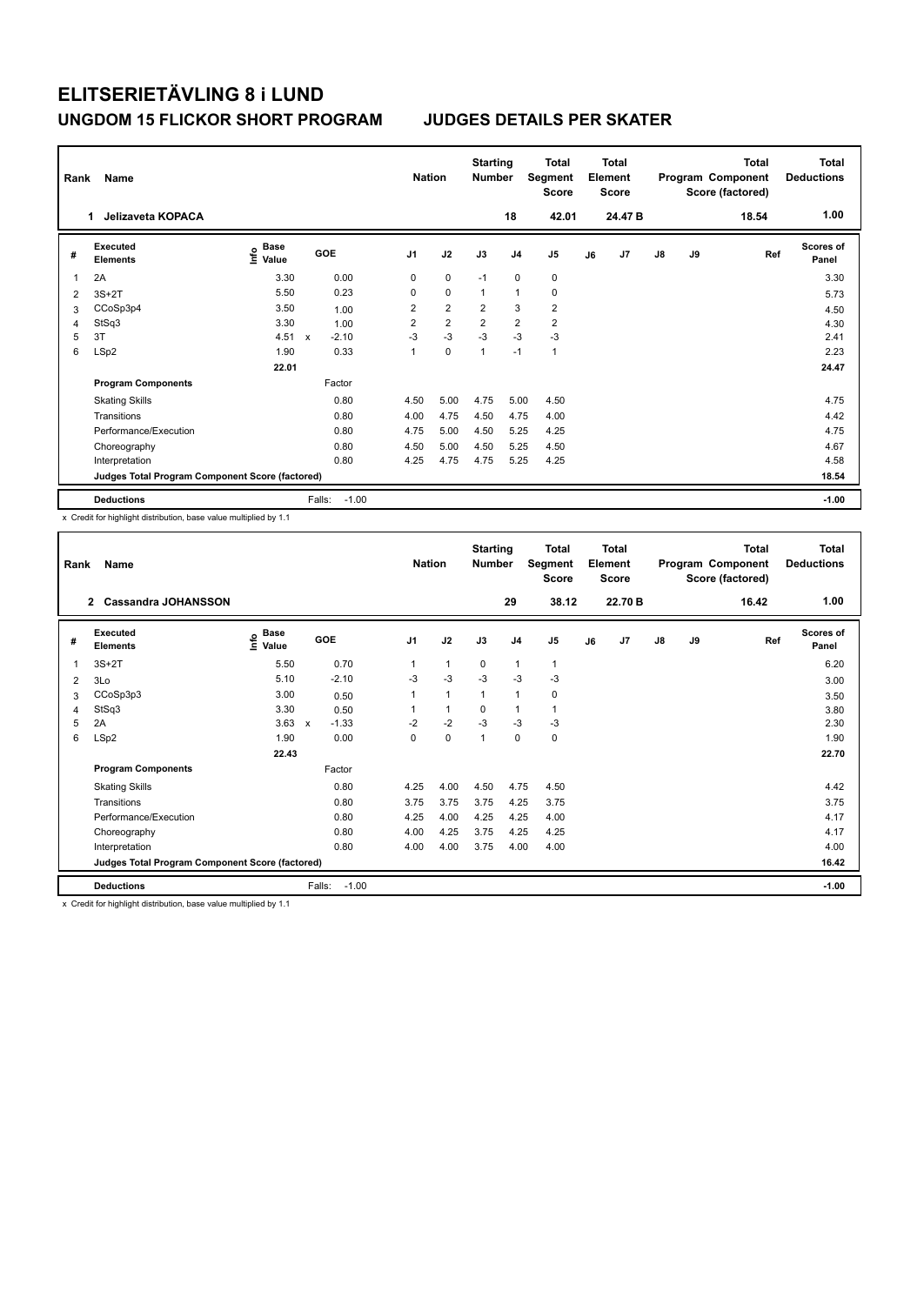| Rank | Name<br><b>Maggie HILLS</b><br>3                |                           |                   | <b>Nation</b>  |                | <b>Starting</b><br><b>Number</b> | 10             | <b>Total</b><br>Segment<br><b>Score</b><br>36.33 |    | <b>Total</b><br>Element<br><b>Score</b><br>20.73 B |               |    | <b>Total</b><br>Program Component<br>Score (factored)<br>16.60 | Total<br><b>Deductions</b><br>1.00 |
|------|-------------------------------------------------|---------------------------|-------------------|----------------|----------------|----------------------------------|----------------|--------------------------------------------------|----|----------------------------------------------------|---------------|----|----------------------------------------------------------------|------------------------------------|
| #    | Executed<br><b>Elements</b>                     | Base<br>e Base<br>⊆ Value | GOE               | J <sub>1</sub> | J2             | J3                               | J <sub>4</sub> | J5                                               | J6 | J7                                                 | $\mathsf{J}8$ | J9 | Ref                                                            | <b>Scores of</b><br>Panel          |
| 1    | 3T                                              | 4.10                      | $-2.10$           | $-3$           | $-3$           | $-3$                             | $-3$           | $-3$                                             |    |                                                    |               |    |                                                                | 2.00                               |
| 2    | $3S<+2T$                                        | 4.30<br>$\prec$           | $-0.70$           | $-1$           | $-1$           | $-1$                             | $-2$           | $-1$                                             |    |                                                    |               |    |                                                                | 3.60                               |
| 3    | LSp3                                            | 2.40                      | $-0.20$           | $-1$           | $-2$           | $\mathbf 0$                      | $-1$           | $\mathbf 0$                                      |    |                                                    |               |    |                                                                | 2.20                               |
| 4    | 2A                                              | 3.63                      | 0.17<br>X         | 1              | $\mathbf 0$    | $\Omega$                         | $\mathbf{1}$   | $\mathbf 0$                                      |    |                                                    |               |    |                                                                | 3.80                               |
| 5    | CCoSp3p3                                        | 3.00                      | 0.33              | 1              | $\overline{1}$ | 1                                | $\Omega$       | $\pmb{0}$                                        |    |                                                    |               |    |                                                                | 3.33                               |
| 6    | StSq3                                           | 3.30                      | 0.50              | 1              | 1              | 1                                | $\overline{1}$ | $\pmb{0}$                                        |    |                                                    |               |    |                                                                | 3.80                               |
|      |                                                 | 20.73                     |                   |                |                |                                  |                |                                                  |    |                                                    |               |    |                                                                | 20.73                              |
|      | <b>Program Components</b>                       |                           | Factor            |                |                |                                  |                |                                                  |    |                                                    |               |    |                                                                |                                    |
|      | <b>Skating Skills</b>                           |                           | 0.80              | 4.00           | 4.50           | 4.50                             | 4.00           | 3.75                                             |    |                                                    |               |    |                                                                | 4.17                               |
|      | Transitions                                     |                           | 0.80              | 3.75           | 4.25           | 3.75                             | 4.00           | 3.50                                             |    |                                                    |               |    |                                                                | 3.83                               |
|      | Performance/Execution                           |                           | 0.80              | 4.25           | 4.50           | 4.75                             | 4.25           | 4.00                                             |    |                                                    |               |    |                                                                | 4.33                               |
|      | Choreography                                    |                           | 0.80              | 4.00           | 4.50           | 4.50                             | 4.25           | 3.75                                             |    |                                                    |               |    |                                                                | 4.25                               |
|      | Interpretation                                  |                           | 0.80              | 4.00           | 4.25           | 4.25                             | 4.50           | 3.50                                             |    |                                                    |               |    |                                                                | 4.17                               |
|      | Judges Total Program Component Score (factored) |                           |                   |                |                |                                  |                |                                                  |    |                                                    |               |    |                                                                | 16.60                              |
|      | <b>Deductions</b>                               |                           | Falls:<br>$-1.00$ |                |                |                                  |                |                                                  |    |                                                    |               |    |                                                                | $-1.00$                            |

< Under-rotated jump x Credit for highlight distribution, base value multiplied by 1.1

| Rank         | Name                                            |   |                                  |                           |         |                | <b>Nation</b> | <b>Starting</b><br><b>Number</b> |                | <b>Total</b><br>Segment<br><b>Score</b> |    | Total<br>Element<br><b>Score</b> |               |    | <b>Total</b><br>Program Component<br>Score (factored) | <b>Total</b><br><b>Deductions</b> |
|--------------|-------------------------------------------------|---|----------------------------------|---------------------------|---------|----------------|---------------|----------------------------------|----------------|-----------------------------------------|----|----------------------------------|---------------|----|-------------------------------------------------------|-----------------------------------|
|              | 4 Klara ARELL                                   |   |                                  |                           |         |                |               |                                  | 27             | 34.67                                   |    | 17.95                            |               |    | 16.72                                                 | 0.00                              |
| #            | Executed<br><b>Elements</b>                     |   | <b>Base</b><br>e Base<br>⊆ Value |                           | GOE     | J <sub>1</sub> | J2            | J3                               | J <sub>4</sub> | J5                                      | J6 | J7                               | $\mathsf{J}8$ | J9 | Ref                                                   | <b>Scores of</b><br>Panel         |
| $\mathbf{1}$ | 2A                                              |   | 3.30                             |                           | 0.00    | $\mathbf 0$    | $\mathbf 0$   | $\mathbf{1}$                     | $\mathbf 0$    | 0                                       |    |                                  |               |    |                                                       | 3.30                              |
| 2            | LSp1                                            |   | 1.50                             |                           | 0.67    | $\mathbf{1}$   | $\mathbf{1}$  | $\overline{2}$                   | $\mathbf{1}$   | $\overline{2}$                          |    |                                  |               |    |                                                       | 2.17                              |
| 3            | StSq3                                           |   | 3.30                             |                           | 0.50    | 1              | $\mathbf{1}$  | $\Omega$                         | $\mathbf{1}$   | $\overline{2}$                          |    |                                  |               |    |                                                       | 3.80                              |
| 4            | $2Lz+2T$                                        |   | 3.74                             | $\mathsf{x}$              | 0.20    | 0              | $\mathbf{1}$  | $\mathbf{1}$                     | $\mathbf 0$    | 1                                       |    |                                  |               |    |                                                       | 3.94                              |
| 5            | CCoSp3p4                                        |   | 3.50                             |                           | 0.50    |                | $\mathbf{1}$  | $\overline{2}$                   | $\mathbf{1}$   | 1                                       |    |                                  |               |    |                                                       | 4.00                              |
| 6            | 2Fe                                             | e | 1.54                             | $\boldsymbol{\mathsf{x}}$ | $-0.80$ | $-3$           | $-2$          | $-2$                             | $-3$           | $-3$                                    |    |                                  |               |    |                                                       | 0.74                              |
|              |                                                 |   | 16.88                            |                           |         |                |               |                                  |                |                                         |    |                                  |               |    |                                                       | 17.95                             |
|              | <b>Program Components</b>                       |   |                                  |                           | Factor  |                |               |                                  |                |                                         |    |                                  |               |    |                                                       |                                   |
|              | <b>Skating Skills</b>                           |   |                                  |                           | 0.80    | 4.00           | 4.75          | 4.25                             | 4.00           | 4.00                                    |    |                                  |               |    |                                                       | 4.08                              |
|              | Transitions                                     |   |                                  |                           | 0.80    | 3.75           | 4.50          | 4.00                             | 4.00           | 4.25                                    |    |                                  |               |    |                                                       | 4.08                              |
|              | Performance/Execution                           |   |                                  |                           | 0.80    | 4.25           | 4.50          | 4.50                             | 4.25           | 4.25                                    |    |                                  |               |    |                                                       | 4.33                              |
|              | Choreography                                    |   |                                  |                           | 0.80    | 4.00           | 4.50          | 4.25                             | 4.50           | 4.00                                    |    |                                  |               |    |                                                       | 4.25                              |
|              | Interpretation                                  |   |                                  |                           | 0.80    | 4.00           | 4.50          | 4.25                             | 4.25           | 4.00                                    |    |                                  |               |    |                                                       | 4.17                              |
|              | Judges Total Program Component Score (factored) |   |                                  |                           |         |                |               |                                  |                |                                         |    |                                  |               |    |                                                       | 16.72                             |
|              | <b>Deductions</b>                               |   |                                  |                           |         |                |               |                                  |                |                                         |    |                                  |               |    |                                                       | 0.00                              |

x Credit for highlight distribution, base value multiplied by 1.1 e Wrong edge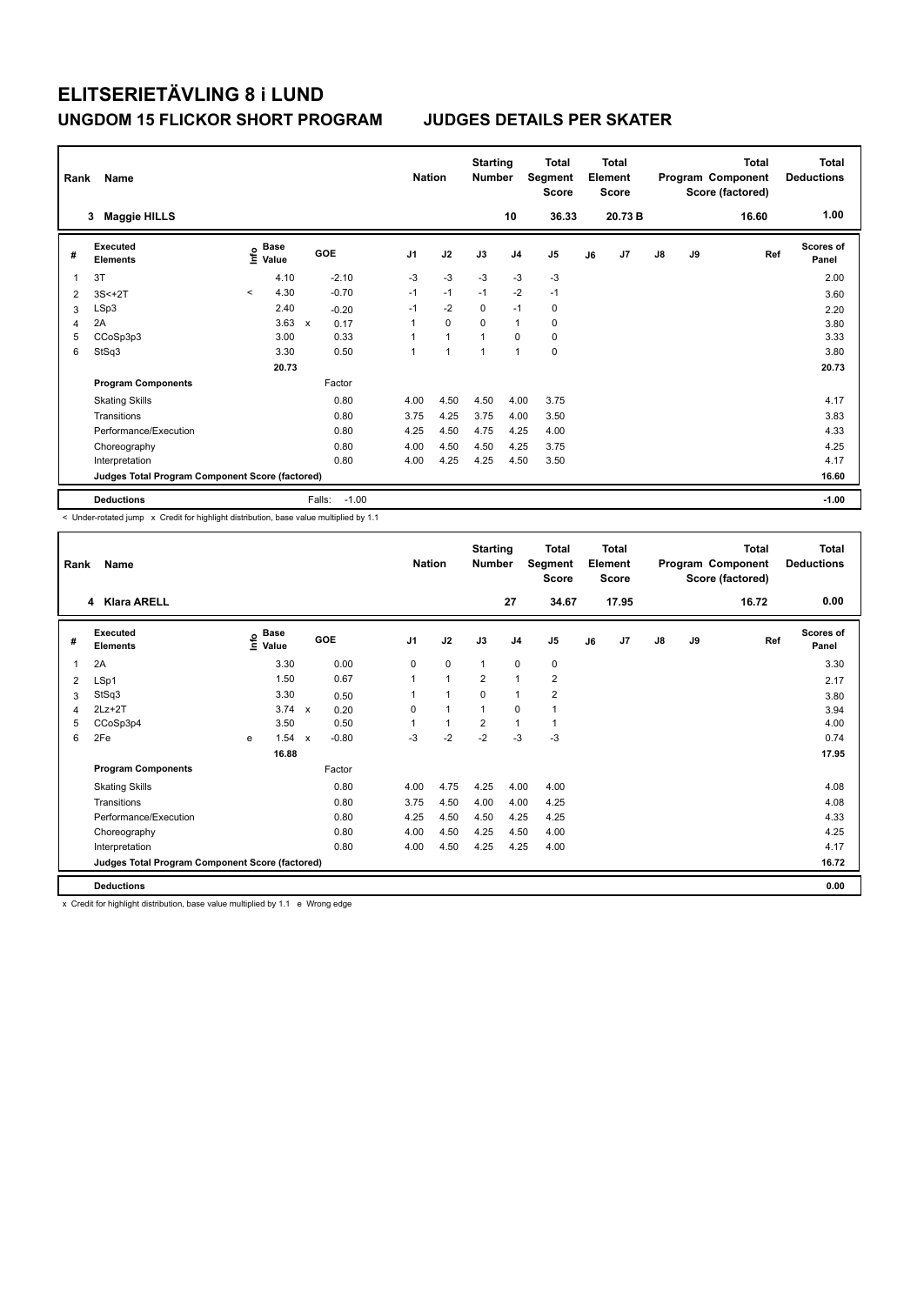| Rank | Name                                            |         |                      |              |            |                | <b>Nation</b>  | <b>Starting</b><br><b>Number</b> |                | Total<br>Segment<br><b>Score</b> |    | <b>Total</b><br>Element<br><b>Score</b> |               |    | <b>Total</b><br>Program Component<br>Score (factored) | Total<br><b>Deductions</b> |
|------|-------------------------------------------------|---------|----------------------|--------------|------------|----------------|----------------|----------------------------------|----------------|----------------------------------|----|-----------------------------------------|---------------|----|-------------------------------------------------------|----------------------------|
|      | Emma KIVIOJA<br>5                               |         |                      |              |            |                |                |                                  | 28             | 33.86                            |    | 17.66                                   |               |    | 16.20                                                 | 0.00                       |
| #    | Executed<br><b>Elements</b>                     | ١nf٥    | <b>Base</b><br>Value |              | <b>GOE</b> | J <sub>1</sub> | J2             | J3                               | J <sub>4</sub> | J <sub>5</sub>                   | J6 | J7                                      | $\mathsf{J}8$ | J9 | Ref                                                   | <b>Scores of</b><br>Panel  |
| 1    | 2A                                              |         | 3.30                 |              | 0.00       | 0              | $\mathbf 0$    | $\overline{1}$                   | $\mathbf 0$    | 0                                |    |                                         |               |    |                                                       | 3.30                       |
| 2    | $3S<+2T$                                        | $\prec$ | 4.30                 |              | $-0.93$    | $-1$           | $-2$           | $-1$                             | $-2$           | $-1$                             |    |                                         |               |    |                                                       | 3.37                       |
| 3    | CCoSp3p4                                        |         | 3.50                 |              | 0.50       | 1              | $\mathbf{1}$   | $\overline{1}$                   | $\mathbf{1}$   | $\mathbf{1}$                     |    |                                         |               |    |                                                       | 4.00                       |
| 4    | StSq2                                           |         | 2.60                 |              | 0.33       | 0              | $-1$           | $\mathbf{1}$                     | $\mathbf{1}$   | $\mathbf{1}$                     |    |                                         |               |    |                                                       | 2.93                       |
| 5    | 2F                                              |         | 2.09                 | $\mathsf{x}$ | $-0.10$    | $-1$           | $\mathbf 0$    | $\mathbf{1}$                     | $-1$           | 0                                |    |                                         |               |    |                                                       | 1.99                       |
| 6    | LSp2                                            |         | 1.90                 |              | 0.17       | 0              | $\overline{1}$ | $\Omega$                         | $\mathbf{1}$   | 0                                |    |                                         |               |    |                                                       | 2.07                       |
|      |                                                 |         | 17.69                |              |            |                |                |                                  |                |                                  |    |                                         |               |    |                                                       | 17.66                      |
|      | <b>Program Components</b>                       |         |                      |              | Factor     |                |                |                                  |                |                                  |    |                                         |               |    |                                                       |                            |
|      | <b>Skating Skills</b>                           |         |                      |              | 0.80       | 3.75           | 4.25           | 4.25                             | 4.25           | 4.00                             |    |                                         |               |    |                                                       | 4.17                       |
|      | Transitions                                     |         |                      |              | 0.80       | 3.75           | 4.25           | 4.00                             | 3.75           | 3.75                             |    |                                         |               |    |                                                       | 3.83                       |
|      | Performance/Execution                           |         |                      |              | 0.80       | 4.00           | 4.25           | 4.50                             | 4.00           | 3.75                             |    |                                         |               |    |                                                       | 4.08                       |
|      | Choreography                                    |         |                      |              | 0.80       | 4.00           | 4.50           | 4.50                             | 4.25           | 3.50                             |    |                                         |               |    |                                                       | 4.25                       |
|      | Interpretation                                  |         |                      |              | 0.80       | 3.75           | 4.00           | 4.25                             | 4.00           | 3.50                             |    |                                         |               |    |                                                       | 3.92                       |
|      | Judges Total Program Component Score (factored) |         |                      |              |            |                |                |                                  |                |                                  |    |                                         |               |    |                                                       | 16.20                      |
|      | <b>Deductions</b>                               |         |                      |              |            |                |                |                                  |                |                                  |    |                                         |               |    |                                                       | 0.00                       |

< Under-rotated jump x Credit for highlight distribution, base value multiplied by 1.1

| Rank | Name                                            |         |                      |                   | <b>Nation</b>  |                | <b>Starting</b><br><b>Number</b> |                | <b>Total</b><br>Segment<br><b>Score</b> |    | <b>Total</b><br>Element<br><b>Score</b> |    |    | <b>Total</b><br>Program Component<br>Score (factored) | Total<br><b>Deductions</b> |
|------|-------------------------------------------------|---------|----------------------|-------------------|----------------|----------------|----------------------------------|----------------|-----------------------------------------|----|-----------------------------------------|----|----|-------------------------------------------------------|----------------------------|
|      | Smilla SZALKAI<br>6                             |         |                      |                   |                |                |                                  | 6              | 33.56                                   |    | 18.28                                   |    |    | 16.28                                                 | 1.00                       |
| #    | Executed<br><b>Elements</b>                     | ۴       | <b>Base</b><br>Value | <b>GOE</b>        | J <sub>1</sub> | J2             | J3                               | J <sub>4</sub> | J <sub>5</sub>                          | J6 | J7                                      | J8 | J9 | Ref                                                   | <b>Scores of</b><br>Panel  |
| 1    | 2A                                              |         | 3.30                 | 0.00              | 0              | 0              | 0                                | $\mathbf 0$    | 0                                       |    |                                         |    |    |                                                       | 3.30                       |
| 2    | 3T<                                             | $\prec$ | 3.00                 | $-2.10$           | -3             | $-3$           | $-3$                             | $-3$           | $-3$                                    |    |                                         |    |    |                                                       | 0.90                       |
| 3    | LSp2                                            |         | 1.90                 | 1.00              | $\overline{2}$ | 3              | $\overline{2}$                   | $\overline{2}$ | 2                                       |    |                                         |    |    |                                                       | 2.90                       |
| 4    | $2Lz+2T$                                        |         | $3.74 \times$        | 0.00              | 0              | 0              | 0                                | 0              | 0                                       |    |                                         |    |    |                                                       | 3.74                       |
| 5    | CCoSp3p4                                        |         | 3.50                 | 0.67              | 1              | $\overline{2}$ | $\overline{2}$                   | $\mathbf{1}$   | 0                                       |    |                                         |    |    |                                                       | 4.17                       |
| 6    | StSq2                                           |         | 2.60                 | 0.67              | 1              | $\overline{2}$ | 1                                | $\overline{2}$ | 0                                       |    |                                         |    |    |                                                       | 3.27                       |
|      |                                                 |         | 18.04                |                   |                |                |                                  |                |                                         |    |                                         |    |    |                                                       | 18.28                      |
|      | <b>Program Components</b>                       |         |                      | Factor            |                |                |                                  |                |                                         |    |                                         |    |    |                                                       |                            |
|      | <b>Skating Skills</b>                           |         |                      | 0.80              | 4.25           | 4.25           | 4.25                             | 4.25           | 4.00                                    |    |                                         |    |    |                                                       | 4.25                       |
|      | Transitions                                     |         |                      | 0.80              | 3.75           | 4.25           | 3.75                             | 4.00           | 3.50                                    |    |                                         |    |    |                                                       | 3.83                       |
|      | Performance/Execution                           |         |                      | 0.80              | 4.00           | 4.50           | 4.00                             | 4.50           | 3.50                                    |    |                                         |    |    |                                                       | 4.17                       |
|      | Choreography                                    |         |                      | 0.80              | 4.00           | 4.25           | 4.25                             | 4.25           | 3.50                                    |    |                                         |    |    |                                                       | 4.17                       |
|      | Interpretation                                  |         |                      | 0.80              | 3.75           | 4.25           | 4.25                             | 3.75           | 3.50                                    |    |                                         |    |    |                                                       | 3.92                       |
|      | Judges Total Program Component Score (factored) |         |                      |                   |                |                |                                  |                |                                         |    |                                         |    |    |                                                       | 16.28                      |
|      | <b>Deductions</b>                               |         |                      | Falls:<br>$-1.00$ |                |                |                                  |                |                                         |    |                                         |    |    |                                                       | $-1.00$                    |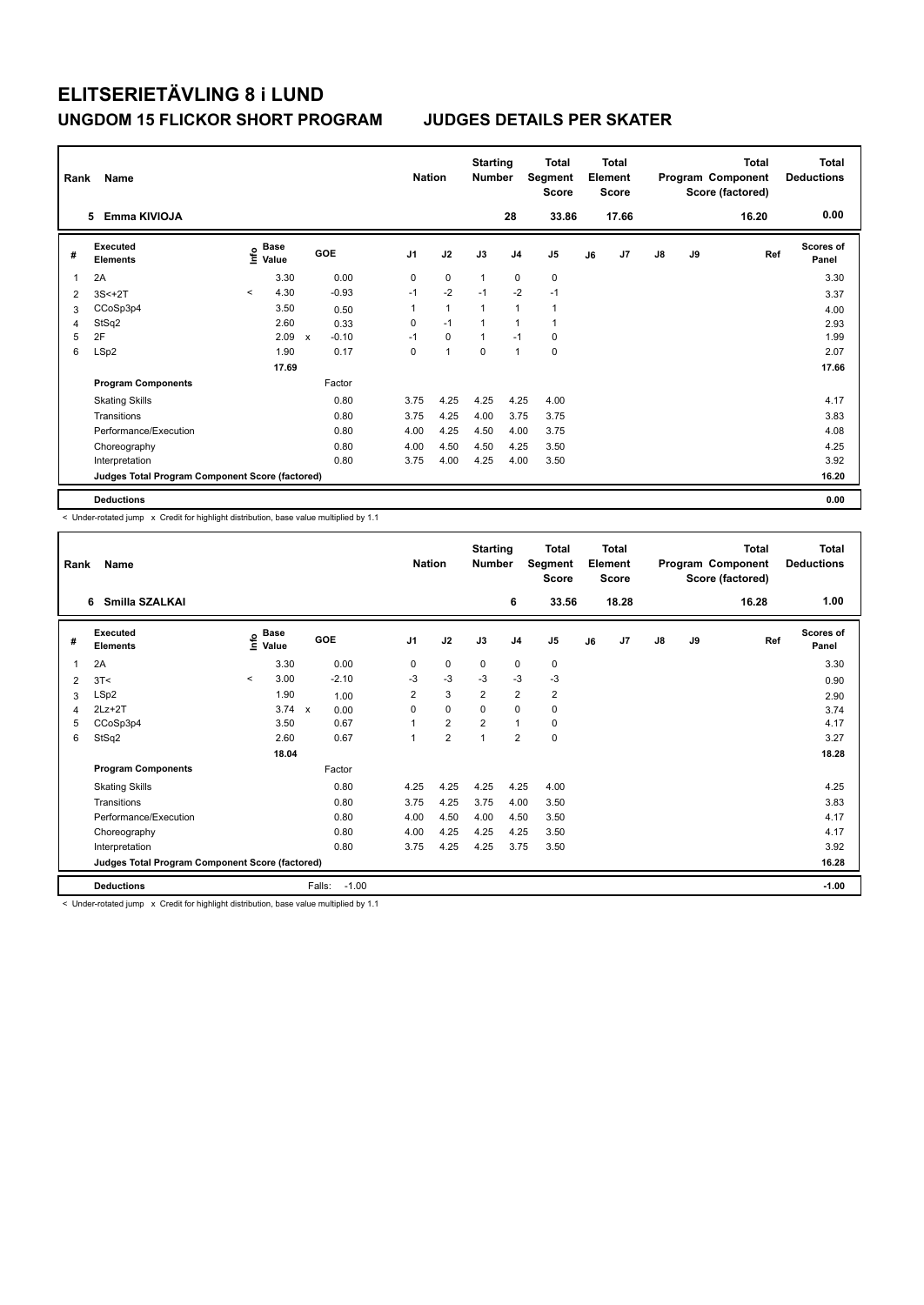| Rank | Name                                            |         |                      |              |         |                | <b>Nation</b> | <b>Starting</b><br><b>Number</b> |                | Total<br>Segment<br><b>Score</b> |    | <b>Total</b><br>Element<br><b>Score</b> |               |    | <b>Total</b><br>Program Component<br>Score (factored) | <b>Total</b><br><b>Deductions</b> |
|------|-------------------------------------------------|---------|----------------------|--------------|---------|----------------|---------------|----------------------------------|----------------|----------------------------------|----|-----------------------------------------|---------------|----|-------------------------------------------------------|-----------------------------------|
|      | 7 Lisa LAGER                                    |         |                      |              |         |                |               |                                  | 16             | 33.24                            |    | 17.58 B                                 |               |    | 15.66                                                 | 0.00                              |
| #    | Executed<br><b>Elements</b>                     | ١nf٥    | <b>Base</b><br>Value |              | GOE     | J <sub>1</sub> | J2            | J3                               | J <sub>4</sub> | J5                               | J6 | J7                                      | $\mathsf{J}8$ | J9 | Ref                                                   | <b>Scores of</b><br>Panel         |
| 1    | 3S                                              |         | 4.20                 |              | $-2.10$ | $-3$           | $-3$          | $-3$                             | $-3$           | $-3$                             |    |                                         |               |    |                                                       | 2.10                              |
| 2    | 2A<                                             | $\prec$ | 2.30                 |              | $-1.50$ | $-2$           | $-3$          | $-3$                             | $-3$           | $-3$                             |    |                                         |               |    |                                                       | 0.80                              |
| 3    | CCoSp3p4                                        |         | 3.50                 |              | 0.50    | 1              | $\mathbf{1}$  | $\mathbf 0$                      | $\overline{1}$ | $\mathbf{1}$                     |    |                                         |               |    |                                                       | 4.00                              |
| 4    | StSq3                                           |         | 3.30                 |              | 0.50    | 1              | 0             | 1                                | $\overline{1}$ | $\mathbf{1}$                     |    |                                         |               |    |                                                       | 3.80                              |
| 5    | $2Lze+2T$                                       | e       | 3.08                 | $\mathsf{x}$ | $-0.60$ | $-2$           | $-2$          | $-2$                             | $-3$           | $-2$                             |    |                                         |               |    |                                                       | 2.48                              |
| 6    | LSp2                                            |         | 1.90                 |              | 0.50    | 1              | 1             | 1                                | $\overline{1}$ | $\mathbf{1}$                     |    |                                         |               |    |                                                       | 2.40                              |
|      |                                                 |         | 18.28                |              |         |                |               |                                  |                |                                  |    |                                         |               |    |                                                       | 17.58                             |
|      | <b>Program Components</b>                       |         |                      |              | Factor  |                |               |                                  |                |                                  |    |                                         |               |    |                                                       |                                   |
|      | <b>Skating Skills</b>                           |         |                      |              | 0.80    | 4.00           | 4.25          | 3.75                             | 4.25           | 4.25                             |    |                                         |               |    |                                                       | 4.17                              |
|      | Transitions                                     |         |                      |              | 0.80    | 3.50           | 3.75          | 3.75                             | 4.25           | 4.00                             |    |                                         |               |    |                                                       | 3.83                              |
|      | Performance/Execution                           |         |                      |              | 0.80    | 3.50           | 4.00          | 3.75                             | 4.50           | 4.00                             |    |                                         |               |    |                                                       | 3.92                              |
|      | Choreography                                    |         |                      |              | 0.80    | 3.75           | 3.75          | 4.00                             | 4.25           | 3.75                             |    |                                         |               |    |                                                       | 3.83                              |
|      | Interpretation                                  |         |                      |              | 0.80    | 3.75           | 3.75          | 4.00                             | 4.00           | 3.50                             |    |                                         |               |    |                                                       | 3.83                              |
|      | Judges Total Program Component Score (factored) |         |                      |              |         |                |               |                                  |                |                                  |    |                                         |               |    |                                                       | 15.66                             |
|      | <b>Deductions</b>                               |         |                      |              |         |                |               |                                  |                |                                  |    |                                         |               |    |                                                       | 0.00                              |

< Under-rotated jump x Credit for highlight distribution, base value multiplied by 1.1 e Wrong edge

| Rank | Name                                            |         |                                  |                                      | <b>Nation</b>  |                      | <b>Starting</b><br><b>Number</b> |                         | <b>Total</b><br>Segment<br><b>Score</b> |    | Total<br>Element<br><b>Score</b> |    |    | <b>Total</b><br>Program Component<br>Score (factored) | Total<br><b>Deductions</b> |
|------|-------------------------------------------------|---------|----------------------------------|--------------------------------------|----------------|----------------------|----------------------------------|-------------------------|-----------------------------------------|----|----------------------------------|----|----|-------------------------------------------------------|----------------------------|
|      | <b>Rebecca GORWAT</b><br>8                      |         |                                  |                                      |                |                      |                                  | 30                      | 30.80                                   |    | 15.86                            |    |    | 15.94                                                 | 1.00                       |
| #    | Executed<br><b>Elements</b>                     |         | <b>Base</b><br>e Base<br>⊆ Value | GOE                                  | J <sub>1</sub> | J2                   | J3                               | J <sub>4</sub>          | J <sub>5</sub>                          | J6 | J7                               | J8 | J9 | Ref                                                   | <b>Scores of</b><br>Panel  |
| 1    | StSq3                                           |         | 3.30                             | 0.50                                 |                | 0                    | 1                                | $\overline{\mathbf{c}}$ | $\mathbf{1}$                            |    |                                  |    |    |                                                       | 3.80                       |
| 2    | 2A<                                             | $\prec$ | 2.30                             | $-1.50$                              | $-3$           | $-3$                 | $-3$                             | $-3$                    | $-3$                                    |    |                                  |    |    |                                                       | 0.80                       |
| 3    | CCoSp3p3                                        |         | 3.00                             | 0.83                                 |                | $\overline{2}$       | $\overline{2}$                   | $\overline{2}$          | 1                                       |    |                                  |    |    |                                                       | 3.83                       |
| 4    | 2F+2Lo<                                         | $\prec$ | 3.52                             | $-0.60$<br>$\mathsf{x}$              | 0              | $-2$                 | $-2$                             | $-2$                    | $-2$                                    |    |                                  |    |    |                                                       | 2.92                       |
| 5    | 2Lz                                             |         | 2.31                             | $-0.20$<br>$\boldsymbol{\mathsf{x}}$ | $\Omega$       | $-1$                 | $\Omega$                         | $-1$                    | $-1$                                    |    |                                  |    |    |                                                       | 2.11                       |
| 6    | LSp2                                            |         | 1.90                             | 0.50                                 |                | $\blacktriangleleft$ | $\overline{2}$                   | $\mathbf{1}$            | 1                                       |    |                                  |    |    |                                                       | 2.40                       |
|      |                                                 |         | 16.33                            |                                      |                |                      |                                  |                         |                                         |    |                                  |    |    |                                                       | 15.86                      |
|      | <b>Program Components</b>                       |         |                                  | Factor                               |                |                      |                                  |                         |                                         |    |                                  |    |    |                                                       |                            |
|      | <b>Skating Skills</b>                           |         |                                  | 0.80                                 | 3.75           | 3.75                 | 4.25                             | 4.25                    | 3.75                                    |    |                                  |    |    |                                                       | 3.92                       |
|      | Transitions                                     |         |                                  | 0.80                                 | 3.75           | 3.50                 | 4.00                             | 4.00                    | 3.75                                    |    |                                  |    |    |                                                       | 3.83                       |
|      | Performance/Execution                           |         |                                  | 0.80                                 | 4.00           | 4.25                 | 4.25                             | 4.00                    | 3.75                                    |    |                                  |    |    |                                                       | 4.08                       |
|      | Choreography                                    |         |                                  | 0.80                                 | 4.00           | 4.00                 | 4.50                             | 4.50                    | 4.00                                    |    |                                  |    |    |                                                       | 4.17                       |
|      | Interpretation                                  |         |                                  | 0.80                                 | 3.75           | 3.75                 | 4.50                             | 4.25                    | 3.50                                    |    |                                  |    |    |                                                       | 3.92                       |
|      | Judges Total Program Component Score (factored) |         |                                  |                                      |                |                      |                                  |                         |                                         |    |                                  |    |    |                                                       | 15.94                      |
|      | <b>Deductions</b>                               |         |                                  | Falls:<br>$-1.00$                    |                |                      |                                  |                         |                                         |    |                                  |    |    |                                                       | $-1.00$                    |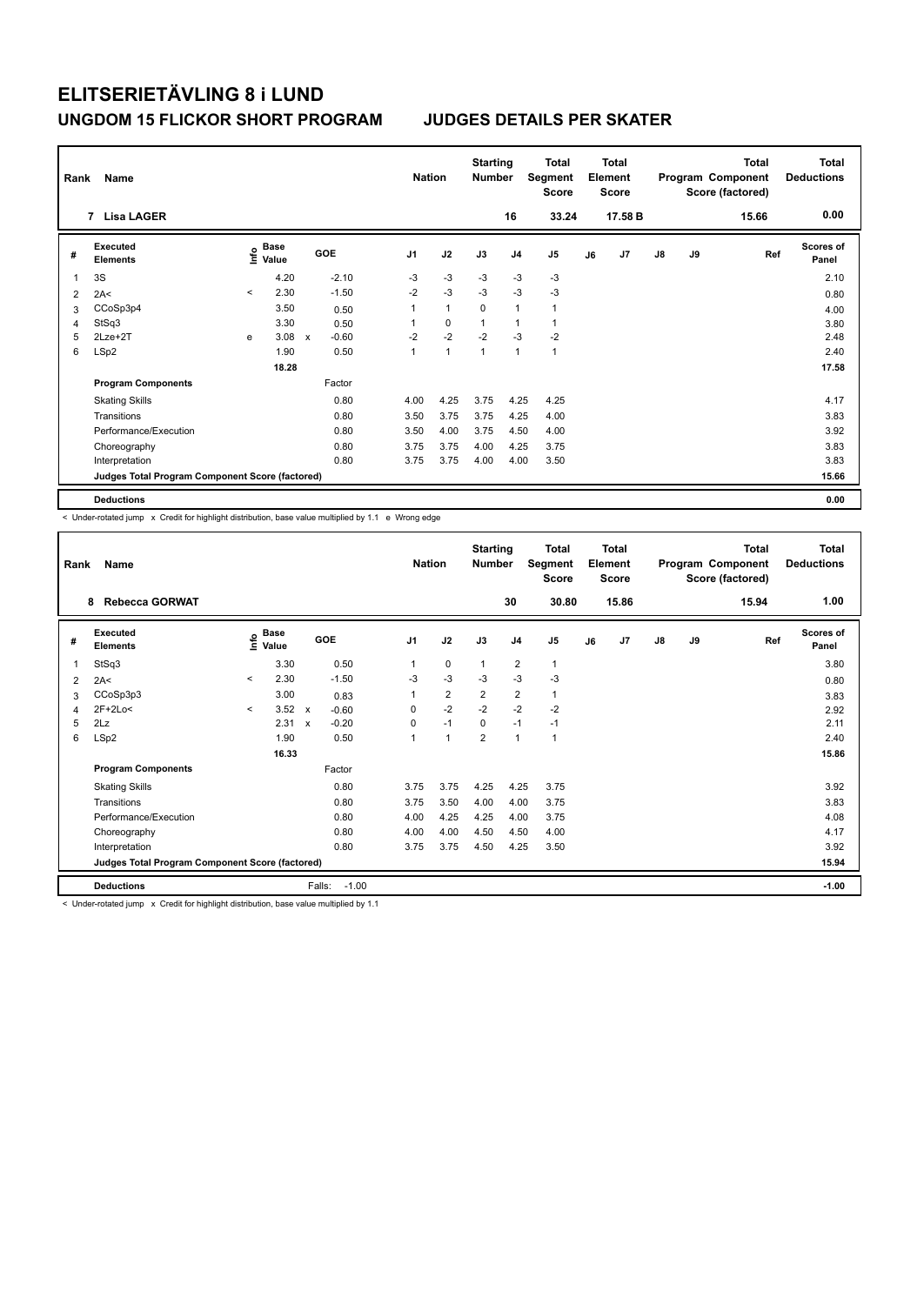| Rank | Name                                            |      |               |         | <b>Nation</b>  |                | <b>Starting</b><br><b>Number</b> |                          | Total<br>Segment<br><b>Score</b> |    | <b>Total</b><br>Element<br>Score |               |    | <b>Total</b><br>Program Component<br>Score (factored) | <b>Total</b><br><b>Deductions</b> |
|------|-------------------------------------------------|------|---------------|---------|----------------|----------------|----------------------------------|--------------------------|----------------------------------|----|----------------------------------|---------------|----|-------------------------------------------------------|-----------------------------------|
|      | <b>Martine STRANDVIK</b><br>9                   |      |               |         |                |                |                                  | 3                        | 30.65                            |    | 15.93                            |               |    | 14.72                                                 | 0.00                              |
| #    | Executed<br><b>Elements</b>                     | ١nfo | Base<br>Value | GOE     | J <sub>1</sub> | J2             | J3                               | J <sub>4</sub>           | J <sub>5</sub>                   | J6 | J7                               | $\mathsf{J}8$ | J9 | Ref                                                   | Scores of<br>Panel                |
| 1    | $2F+2T$                                         |      | 3.20          | 0.10    | 0              | $\mathbf 0$    | $\mathbf 0$                      | $\mathbf{1}$             | $\mathbf{1}$                     |    |                                  |               |    |                                                       | 3.30                              |
| 2    | 2Lo                                             |      | 1.80          | 0.30    | 0              | $\overline{1}$ | $\overline{1}$                   | $\overline{\phantom{a}}$ | $\mathbf{1}$                     |    |                                  |               |    |                                                       | 2.10                              |
| 3    | 2A<<                                            | <<   | 1.10          | $-0.60$ | $-3$           | $-2$           | $-3$                             | $-3$                     | $-3$                             |    |                                  |               |    |                                                       | 0.50                              |
| 4    | LSp2                                            |      | 1.90          | 0.33    | 1              | $\Omega$       | $\overline{1}$                   | $\Omega$                 | $\mathbf{1}$                     |    |                                  |               |    |                                                       | 2.23                              |
| 5    | StSq3                                           |      | 3.30          | 0.50    | 0              | $\overline{1}$ |                                  | $\mathbf{1}$             | $\mathbf{1}$                     |    |                                  |               |    |                                                       | 3.80                              |
| 6    | CCoSp3p4                                        |      | 3.50          | 0.50    | 1              | 1              | 1                                | $\overline{1}$           | $\mathbf 0$                      |    |                                  |               |    |                                                       | 4.00                              |
|      |                                                 |      | 14.80         |         |                |                |                                  |                          |                                  |    |                                  |               |    |                                                       | 15.93                             |
|      | <b>Program Components</b>                       |      |               | Factor  |                |                |                                  |                          |                                  |    |                                  |               |    |                                                       |                                   |
|      | <b>Skating Skills</b>                           |      |               | 0.80    | 3.25           | 3.75           | 3.50                             | 3.75                     | 3.75                             |    |                                  |               |    |                                                       | 3.67                              |
|      | Transitions                                     |      |               | 0.80    | 3.00           | 4.00           | 3.75                             | 4.00                     | 3.50                             |    |                                  |               |    |                                                       | 3.75                              |
|      | Performance/Execution                           |      |               | 0.80    | 3.50           | 4.00           | 4.00                             | 3.75                     | 3.75                             |    |                                  |               |    |                                                       | 3.83                              |
|      | Choreography                                    |      |               | 0.80    | 3.50           | 3.75           | 4.00                             | 3.50                     | 3.50                             |    |                                  |               |    |                                                       | 3.58                              |
|      | Interpretation                                  |      |               | 0.80    | 3.25           | 3.75           | 4.25                             | 3.75                     | 3.25                             |    |                                  |               |    |                                                       | 3.58                              |
|      | Judges Total Program Component Score (factored) |      |               |         |                |                |                                  |                          |                                  |    |                                  |               |    |                                                       | 14.72                             |
|      | <b>Deductions</b>                               |      |               |         |                |                |                                  |                          |                                  |    |                                  |               |    |                                                       | 0.00                              |

<< Downgraded jump

| Rank         | Name                                            |    |                                  |                      | <b>Nation</b>  |              | <b>Starting</b><br><b>Number</b> |                | <b>Total</b><br>Segment<br><b>Score</b> |    | <b>Total</b><br>Element<br><b>Score</b> |    |    | <b>Total</b><br>Program Component<br>Score (factored) | <b>Total</b><br><b>Deductions</b><br>0.00 |
|--------------|-------------------------------------------------|----|----------------------------------|----------------------|----------------|--------------|----------------------------------|----------------|-----------------------------------------|----|-----------------------------------------|----|----|-------------------------------------------------------|-------------------------------------------|
| 10           | <b>Klara LINDEVRET</b>                          |    |                                  |                      |                |              |                                  | 22             | 29.51                                   |    | 15.09                                   |    |    | 14.42                                                 |                                           |
| #            | Executed<br><b>Elements</b>                     |    | <b>Base</b><br>e Base<br>⊆ Value | GOE                  | J <sub>1</sub> | J2           | J3                               | J <sub>4</sub> | J <sub>5</sub>                          | J6 | J7                                      | J8 | J9 | Ref                                                   | Scores of<br>Panel                        |
| $\mathbf{1}$ | 2Lz                                             |    | 2.10                             | 0.10                 | 0              | 0            | $\mathbf{1}$                     | 1              | 0                                       |    |                                         |    |    |                                                       | 2.20                                      |
| 2            | 2A<<                                            | << | 1.10                             | $-0.60$              | $-3$           | $-3$         | $-2$                             | $-3$           | $-3$                                    |    |                                         |    |    |                                                       | 0.50                                      |
| 3            | CCoSp3p4                                        |    | 3.50                             | 0.50                 | 1              | $\mathbf{1}$ | 1                                | $\mathbf{1}$   | 1                                       |    |                                         |    |    |                                                       | 4.00                                      |
| 4            | 2Lo+2Lo                                         |    | 3.96                             | 0.00<br>$\mathsf{x}$ | 0              | 0            | $\mathbf 0$                      | $\mathbf 0$    | 0                                       |    |                                         |    |    |                                                       | 3.96                                      |
| 5            | StSq2                                           |    | 2.60                             | 0.33                 | $\Omega$       | $\Omega$     | $\mathbf{1}$                     | $\mathbf{1}$   | $\mathbf{1}$                            |    |                                         |    |    |                                                       | 2.93                                      |
| 6            | LSp1                                            |    | 1.50                             | 0.00                 | 0              | $-1$         | $\mathbf 0$                      | $\mathbf{1}$   | 0                                       |    |                                         |    |    |                                                       | 1.50                                      |
|              |                                                 |    | 14.76                            |                      |                |              |                                  |                |                                         |    |                                         |    |    |                                                       | 15.09                                     |
|              | <b>Program Components</b>                       |    |                                  | Factor               |                |              |                                  |                |                                         |    |                                         |    |    |                                                       |                                           |
|              | <b>Skating Skills</b>                           |    |                                  | 0.80                 | 3.50           | 3.50         | 3.75                             | 3.75           | 3.75                                    |    |                                         |    |    |                                                       | 3.67                                      |
|              | Transitions                                     |    |                                  | 0.80                 | 3.25           | 3.00         | 3.50                             | 3.50           | 3.50                                    |    |                                         |    |    |                                                       | 3.42                                      |
|              | Performance/Execution                           |    |                                  | 0.80                 | 3.75           | 3.25         | 4.00                             | 3.75           | 3.75                                    |    |                                         |    |    |                                                       | 3.75                                      |
|              | Choreography                                    |    |                                  | 0.80                 | 3.50           | 3.25         | 4.00                             | 4.00           | 3.50                                    |    |                                         |    |    |                                                       | 3.67                                      |
|              | Interpretation                                  |    |                                  | 0.80                 | 3.50           | 3.25         | 3.75                             | 3.50           | 3.50                                    |    |                                         |    |    |                                                       | 3.50                                      |
|              | Judges Total Program Component Score (factored) |    |                                  |                      |                |              |                                  |                |                                         |    |                                         |    |    |                                                       | 14.42                                     |
|              | <b>Deductions</b>                               |    |                                  |                      |                |              |                                  |                |                                         |    |                                         |    |    |                                                       | 0.00                                      |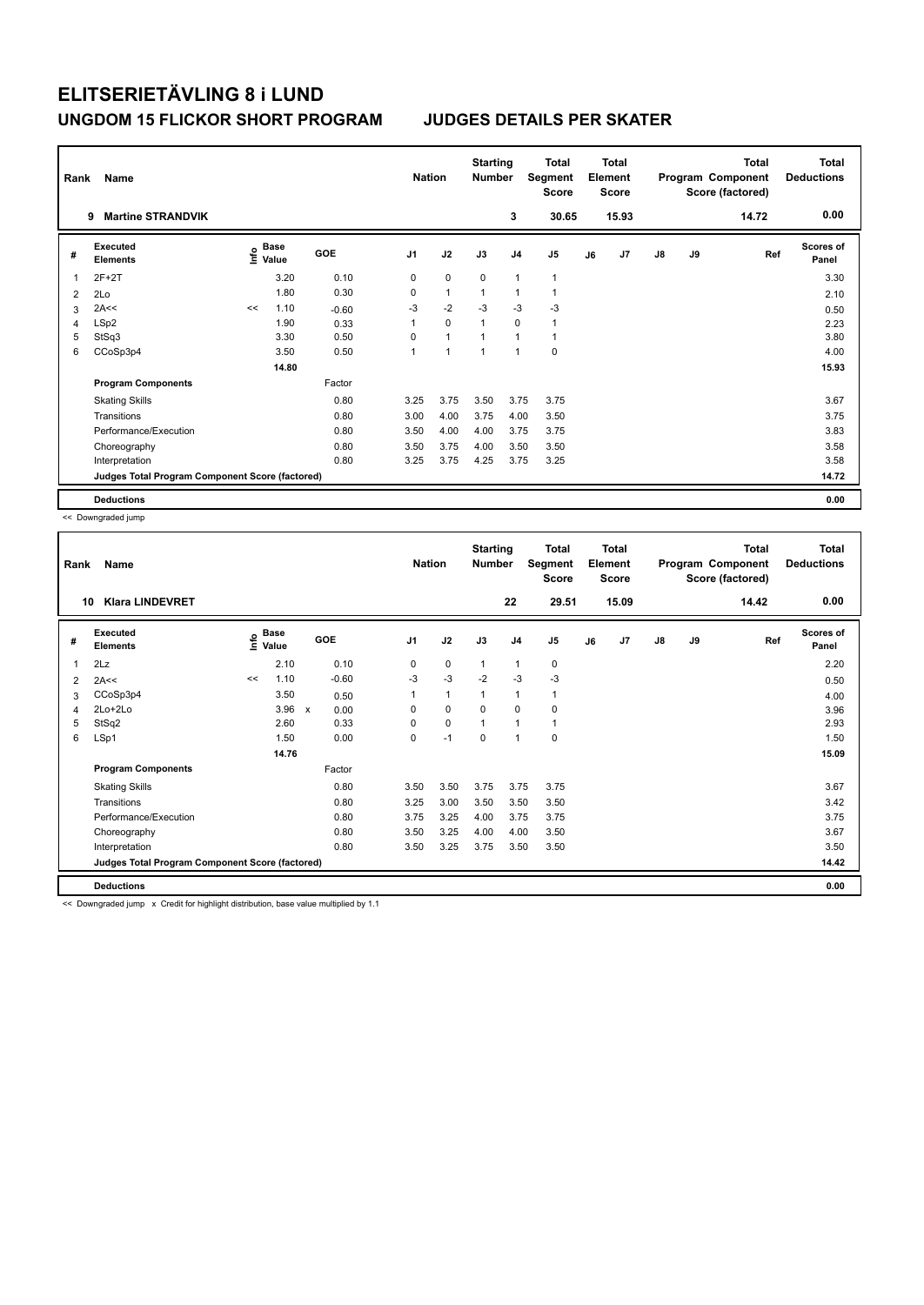| Rank | Name                                            |    |                                      |                           |            |                | <b>Nation</b> | <b>Starting</b><br><b>Number</b> |                | <b>Total</b><br>Segment<br><b>Score</b> |    | <b>Total</b><br>Element<br><b>Score</b> |               |    | <b>Total</b><br>Program Component<br>Score (factored) | <b>Total</b><br><b>Deductions</b> |
|------|-------------------------------------------------|----|--------------------------------------|---------------------------|------------|----------------|---------------|----------------------------------|----------------|-----------------------------------------|----|-----------------------------------------|---------------|----|-------------------------------------------------------|-----------------------------------|
|      | <b>Vivien TESZARI</b><br>11                     |    |                                      |                           |            |                |               |                                  | 15             | 28.84                                   |    | 15.32                                   |               |    | 13.52                                                 | 0.00                              |
| #    | Executed<br><b>Elements</b>                     |    | Base<br>e <sup>Base</sup><br>⊆ Value |                           | <b>GOE</b> | J <sub>1</sub> | J2            | J3                               | J <sub>4</sub> | J5                                      | J6 | J7                                      | $\mathsf{J}8$ | J9 | Ref                                                   | Scores of<br>Panel                |
| 1    | LSp2                                            |    | 1.90                                 |                           | 0.00       | 0              | $\mathbf 0$   | $\mathbf 0$                      | $\overline{1}$ | $-1$                                    |    |                                         |               |    |                                                       | 1.90                              |
| 2    | StSq2                                           |    | 2.60                                 |                           | 0.17       | 0              | $\mathbf 0$   | $\Omega$                         | $\overline{1}$ | $\mathbf{1}$                            |    |                                         |               |    |                                                       | 2.77                              |
| 3    | 2Lz                                             |    | 2.31                                 | $\boldsymbol{\mathsf{x}}$ | 0.10       | 0              | $\mathbf{1}$  | 0                                | $\overline{1}$ | 0                                       |    |                                         |               |    |                                                       | 2.41                              |
| 4    | 2Lo+2Lo                                         |    | 3.96                                 | $\boldsymbol{\mathsf{x}}$ | 0.00       | 0              | $\mathbf 0$   | 0                                | 0              | 0                                       |    |                                         |               |    |                                                       | 3.96                              |
| 5    | 2A<<                                            | << | 1.21                                 | $\mathbf x$               | $-0.60$    | $-3$           | $-3$          | $-3$                             | $-3$           | $-3$                                    |    |                                         |               |    |                                                       | 0.61                              |
| 6    | CCoSp3p4                                        |    | 3.50                                 |                           | 0.17       | 0              | 1             | $\Omega$                         | 1              | $-1$                                    |    |                                         |               |    |                                                       | 3.67                              |
|      |                                                 |    | 15.48                                |                           |            |                |               |                                  |                |                                         |    |                                         |               |    |                                                       | 15.32                             |
|      | <b>Program Components</b>                       |    |                                      |                           | Factor     |                |               |                                  |                |                                         |    |                                         |               |    |                                                       |                                   |
|      | <b>Skating Skills</b>                           |    |                                      |                           | 0.80       | 3.50           | 3.25          | 3.25                             | 4.00           | 3.25                                    |    |                                         |               |    |                                                       | 3.33                              |
|      | Transitions                                     |    |                                      |                           | 0.80       | 3.25           | 3.25          | 2.75                             | 3.50           | 3.00                                    |    |                                         |               |    |                                                       | 3.17                              |
|      | Performance/Execution                           |    |                                      |                           | 0.80       | 3.75           | 3.50          | 3.00                             | 4.25           | 3.50                                    |    |                                         |               |    |                                                       | 3.58                              |
|      | Choreography                                    |    |                                      |                           | 0.80       | 3.75           | 3.25          | 3.00                             | 4.25           | 3.50                                    |    |                                         |               |    |                                                       | 3.50                              |
|      | Interpretation                                  |    |                                      |                           | 0.80       | 3.50           | 3.25          | 2.75                             | 4.00           | 3.25                                    |    |                                         |               |    |                                                       | 3.33                              |
|      | Judges Total Program Component Score (factored) |    |                                      |                           |            |                |               |                                  |                |                                         |    |                                         |               |    |                                                       | 13.52                             |
|      | <b>Deductions</b>                               |    |                                      |                           |            |                |               |                                  |                |                                         |    |                                         |               |    |                                                       | 0.00                              |

<< Downgraded jump x Credit for highlight distribution, base value multiplied by 1.1

| Rank | Name                                            |    |                                  |                                   | <b>Nation</b>  |          | <b>Starting</b><br><b>Number</b> |                | Total<br>Segment<br><b>Score</b> |    | <b>Total</b><br>Element<br><b>Score</b> |               |    | <b>Total</b><br>Program Component<br>Score (factored) | <b>Total</b><br><b>Deductions</b> |
|------|-------------------------------------------------|----|----------------------------------|-----------------------------------|----------------|----------|----------------------------------|----------------|----------------------------------|----|-----------------------------------------|---------------|----|-------------------------------------------------------|-----------------------------------|
| 12   | <b>Frida SANDGREN</b>                           |    |                                  |                                   |                |          |                                  | 11             | 28.81                            |    | 15.29                                   |               |    | 13.52                                                 | 0.00                              |
| #    | Executed<br><b>Elements</b>                     |    | <b>Base</b><br>e Base<br>⊆ Value | GOE                               | J <sub>1</sub> | J2       | J3                               | J <sub>4</sub> | J <sub>5</sub>                   | J6 | J7                                      | $\mathsf{J}8$ | J9 | Ref                                                   | Scores of<br>Panel                |
| 1    | $2Lz+2T$                                        |    | 3.40                             | 0.30                              | 1              | 1        | 1                                | $\mathbf{1}$   | 1                                |    |                                         |               |    |                                                       | 3.70                              |
| 2    | 2A<<                                            | << | 1.10                             | $-0.60$                           | $-3$           | $-3$     | $-3$                             | $-3$           | $-3$                             |    |                                         |               |    |                                                       | 0.50                              |
| 3    | LSp3                                            |    | 2.40                             | 0.00                              | $\Omega$       | $-1$     | $\Omega$                         | $\mathbf 0$    | 0                                |    |                                         |               |    |                                                       | 2.40                              |
| 4    | StSq3                                           |    | 3.30                             | 0.00                              | 0              | $\Omega$ | $\Omega$                         | $\mathbf{1}$   | 0                                |    |                                         |               |    |                                                       | 3.30                              |
| 5    | 2F                                              |    | 2.09                             | 0.30<br>$\boldsymbol{\mathsf{x}}$ |                | 1        | 1                                | $\mathbf 0$    | 1                                |    |                                         |               |    |                                                       | 2.39                              |
| 6    | CCoSp3p3                                        |    | 3.00                             | 0.00                              | 0              | 0        | 0                                | 0              | 0                                |    |                                         |               |    |                                                       | 3.00                              |
|      |                                                 |    | 15.29                            |                                   |                |          |                                  |                |                                  |    |                                         |               |    |                                                       | 15.29                             |
|      | <b>Program Components</b>                       |    |                                  | Factor                            |                |          |                                  |                |                                  |    |                                         |               |    |                                                       |                                   |
|      | <b>Skating Skills</b>                           |    |                                  | 0.80                              | 3.50           | 3.50     | 3.75                             | 3.50           | 3.50                             |    |                                         |               |    |                                                       | 3.50                              |
|      | Transitions                                     |    |                                  | 0.80                              | 3.25           | 3.25     | 3.25                             | 3.00           | 3.25                             |    |                                         |               |    |                                                       | 3.25                              |
|      | Performance/Execution                           |    |                                  | 0.80                              | 3.75           | 3.50     | 3.75                             | 3.50           | 3.50                             |    |                                         |               |    |                                                       | 3.58                              |
|      | Choreography                                    |    |                                  | 0.80                              | 3.50           | 3.25     | 3.50                             | 3.25           | 3.25                             |    |                                         |               |    |                                                       | 3.33                              |
|      | Interpretation                                  |    |                                  | 0.80                              | 3.25           | 3.25     | 3.50                             | 3.25           | 3.25                             |    |                                         |               |    |                                                       | 3.25                              |
|      | Judges Total Program Component Score (factored) |    |                                  |                                   |                |          |                                  |                |                                  |    |                                         |               |    |                                                       | 13.52                             |
|      | <b>Deductions</b>                               |    |                                  |                                   |                |          |                                  |                |                                  |    |                                         |               |    |                                                       | 0.00                              |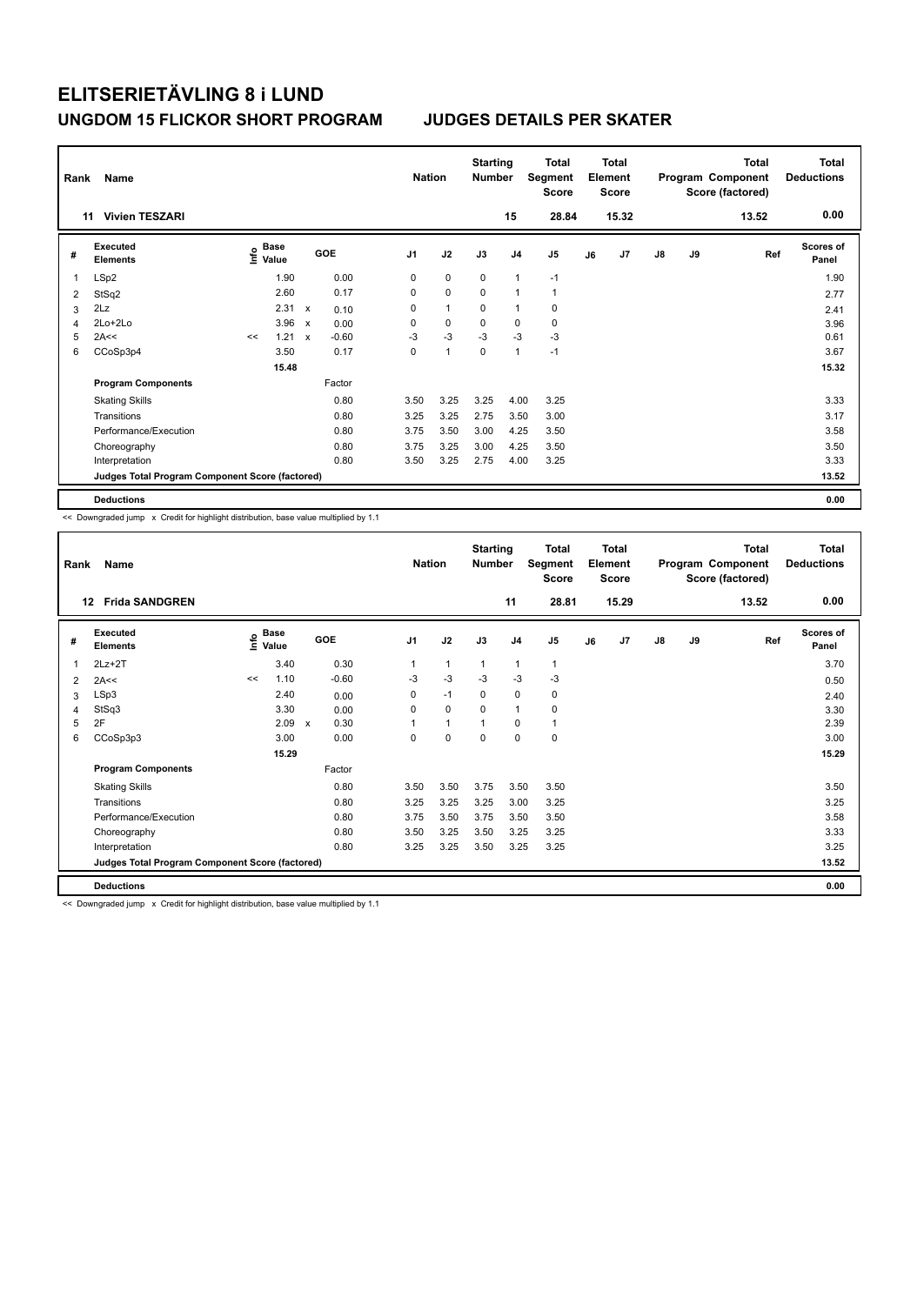| Rank           | Name                                            |                           |             |            | <b>Nation</b>  |              | <b>Starting</b><br><b>Number</b> |                | <b>Total</b><br>Segment<br><b>Score</b> |    | <b>Total</b><br>Element<br><b>Score</b> |               |    | <b>Total</b><br>Program Component<br>Score (factored) | Total<br><b>Deductions</b> |
|----------------|-------------------------------------------------|---------------------------|-------------|------------|----------------|--------------|----------------------------------|----------------|-----------------------------------------|----|-----------------------------------------|---------------|----|-------------------------------------------------------|----------------------------|
|                | <b>Amanda SWARTZ</b><br>13                      |                           |             |            |                |              |                                  | $\mathbf{2}$   | 28.07                                   |    | 14.35                                   |               |    | 13.72                                                 | 0.00                       |
| #              | <b>Executed</b><br><b>Elements</b>              | Base<br>e Base<br>⊆ Value |             | <b>GOE</b> | J <sub>1</sub> | J2           | J3                               | J <sub>4</sub> | J5                                      | J6 | J7                                      | $\mathsf{J}8$ | J9 | Ref                                                   | <b>Scores of</b><br>Panel  |
| 1              | $2F+2Lo$                                        | 3.70                      |             | 0.00       | 1              | $\mathbf 0$  | $\mathbf 0$                      | $\mathbf 0$    | $\pmb{0}$                               |    |                                         |               |    |                                                       | 3.70                       |
| $\overline{2}$ | 2A<<                                            | 1.10<br><<                |             | $-0.60$    | $-3$           | $-3$         | $-3$                             | $-3$           | $-3$                                    |    |                                         |               |    |                                                       | 0.50                       |
| 3              | CCoSp3p4                                        | 3.50                      |             | 0.17       | 0              | $\mathbf{1}$ | 1                                | 0              | $\pmb{0}$                               |    |                                         |               |    |                                                       | 3.67                       |
| 4              | 2Lz                                             | 2.31                      | $\mathbf x$ | 0.00       | 0              | 0            | $\Omega$                         | 0              | $\mathbf{1}$                            |    |                                         |               |    |                                                       | 2.31                       |
| 5              | StSq2                                           | 2.60                      |             | 0.17       | 1              | $\mathbf 0$  | $\mathbf 0$                      | $\overline{1}$ | 0                                       |    |                                         |               |    |                                                       | 2.77                       |
| 6              | LSp1                                            | 1.50                      |             | $-0.10$    | 0              | $-1$         | $\Omega$                         | $-2$           | $\mathbf 0$                             |    |                                         |               |    |                                                       | 1.40                       |
|                |                                                 | 14.71                     |             |            |                |              |                                  |                |                                         |    |                                         |               |    |                                                       | 14.35                      |
|                | <b>Program Components</b>                       |                           |             | Factor     |                |              |                                  |                |                                         |    |                                         |               |    |                                                       |                            |
|                | <b>Skating Skills</b>                           |                           |             | 0.80       | 3.75           | 3.50         | 3.50                             | 3.75           | 3.00                                    |    |                                         |               |    |                                                       | 3.58                       |
|                | Transitions                                     |                           |             | 0.80       | 3.50           | 3.25         | 3.25                             | 3.25           | 2.75                                    |    |                                         |               |    |                                                       | 3.25                       |
|                | Performance/Execution                           |                           |             | 0.80       | 3.75           | 3.50         | 3.50                             | 3.50           | 3.00                                    |    |                                         |               |    |                                                       | 3.50                       |
|                | Choreography                                    |                           |             | 0.80       | 3.75           | 3.50         | 3.50                             | 3.50           | 3.00                                    |    |                                         |               |    |                                                       | 3.50                       |
|                | Interpretation                                  |                           |             | 0.80       | 3.75           | 3.50         | 3.25                             | 3.25           | 2.75                                    |    |                                         |               |    |                                                       | 3.33                       |
|                | Judges Total Program Component Score (factored) |                           |             |            |                |              |                                  |                |                                         |    |                                         |               |    |                                                       | 13.72                      |
|                | <b>Deductions</b>                               |                           |             |            |                |              |                                  |                |                                         |    |                                         |               |    |                                                       | 0.00                       |

<< Downgraded jump x Credit for highlight distribution, base value multiplied by 1.1

| Rank | Name                                            |         |                                  |                         | <b>Nation</b>  |              | <b>Starting</b><br><b>Number</b> |                | <b>Total</b><br>Segment<br><b>Score</b> |    | Total<br>Element<br><b>Score</b> |               |    | <b>Total</b><br>Program Component<br>Score (factored) | <b>Total</b><br><b>Deductions</b> |
|------|-------------------------------------------------|---------|----------------------------------|-------------------------|----------------|--------------|----------------------------------|----------------|-----------------------------------------|----|----------------------------------|---------------|----|-------------------------------------------------------|-----------------------------------|
|      | <b>Amanda SABEL</b><br>14                       |         |                                  |                         |                |              |                                  | 24             | 27.62                                   |    | 13.76                            |               |    | 13.86                                                 | 0.00                              |
| #    | Executed<br><b>Elements</b>                     |         | <b>Base</b><br>e Base<br>⊆ Value | GOE                     | J <sub>1</sub> | J2           | J3                               | J <sub>4</sub> | J5                                      | J6 | J7                               | $\mathsf{J}8$ | J9 | Ref                                                   | <b>Scores of</b><br>Panel         |
| 1    | $2Lo+2Lo<$                                      | $\prec$ | 3.10                             | $-0.30$                 | $-1$           | $-1$         | $-1$                             | $-2$           | $-1$                                    |    |                                  |               |    |                                                       | 2.80                              |
| 2    | 2A<<                                            | <<      | 1.10                             | $-0.60$                 | $-3$           | $-3$         | $-3$                             | $-3$           | $-3$                                    |    |                                  |               |    |                                                       | 0.50                              |
| 3    | LSp2                                            |         | 1.90                             | 0.67                    | 1              | $\mathbf{1}$ | $\overline{2}$                   | $\overline{2}$ | 1                                       |    |                                  |               |    |                                                       | 2.57                              |
| 4    | StSq2                                           |         | 2.60                             | 0.17                    | 0              | $-1$         | $\mathbf 0$                      | $\mathbf{1}$   | 1                                       |    |                                  |               |    |                                                       | 2.77                              |
| 5    | 2F                                              |         | 2.09                             | $-0.30$<br>$\mathsf{x}$ | $-1$           | $-1$         | $-2$                             | $-1$           | $-1$                                    |    |                                  |               |    |                                                       | 1.79                              |
| 6    | CCoSp3p3                                        |         | 3.00                             | 0.33                    | 0              | $\mathbf 0$  | $\mathbf{1}$                     | 1              | $\mathbf{1}$                            |    |                                  |               |    |                                                       | 3.33                              |
|      |                                                 |         | 13.79                            |                         |                |              |                                  |                |                                         |    |                                  |               |    |                                                       | 13.76                             |
|      | <b>Program Components</b>                       |         |                                  | Factor                  |                |              |                                  |                |                                         |    |                                  |               |    |                                                       |                                   |
|      | <b>Skating Skills</b>                           |         |                                  | 0.80                    | 3.50           | 3.25         | 3.50                             | 3.75           | 3.50                                    |    |                                  |               |    |                                                       | 3.50                              |
|      | Transitions                                     |         |                                  | 0.80                    | 3.25           | 3.00         | 3.25                             | 3.50           | 3.75                                    |    |                                  |               |    |                                                       | 3.33                              |
|      | Performance/Execution                           |         |                                  | 0.80                    | 3.75           | 3.25         | 3.50                             | 3.75           | 3.75                                    |    |                                  |               |    |                                                       | 3.67                              |
|      | Choreography                                    |         |                                  | 0.80                    | 3.50           | 3.00         | 3.50                             | 4.00           | 3.50                                    |    |                                  |               |    |                                                       | 3.50                              |
|      | Interpretation                                  |         |                                  | 0.80                    | 3.50           | 3.25         | 3.25                             | 3.75           | 3.25                                    |    |                                  |               |    |                                                       | 3.33                              |
|      | Judges Total Program Component Score (factored) |         |                                  |                         |                |              |                                  |                |                                         |    |                                  |               |    |                                                       | 13.86                             |
|      | <b>Deductions</b>                               |         |                                  |                         |                |              |                                  |                |                                         |    |                                  |               |    |                                                       | 0.00                              |

< Under-rotated jump << Downgraded jump x Credit for highlight distribution, base value multiplied by 1.1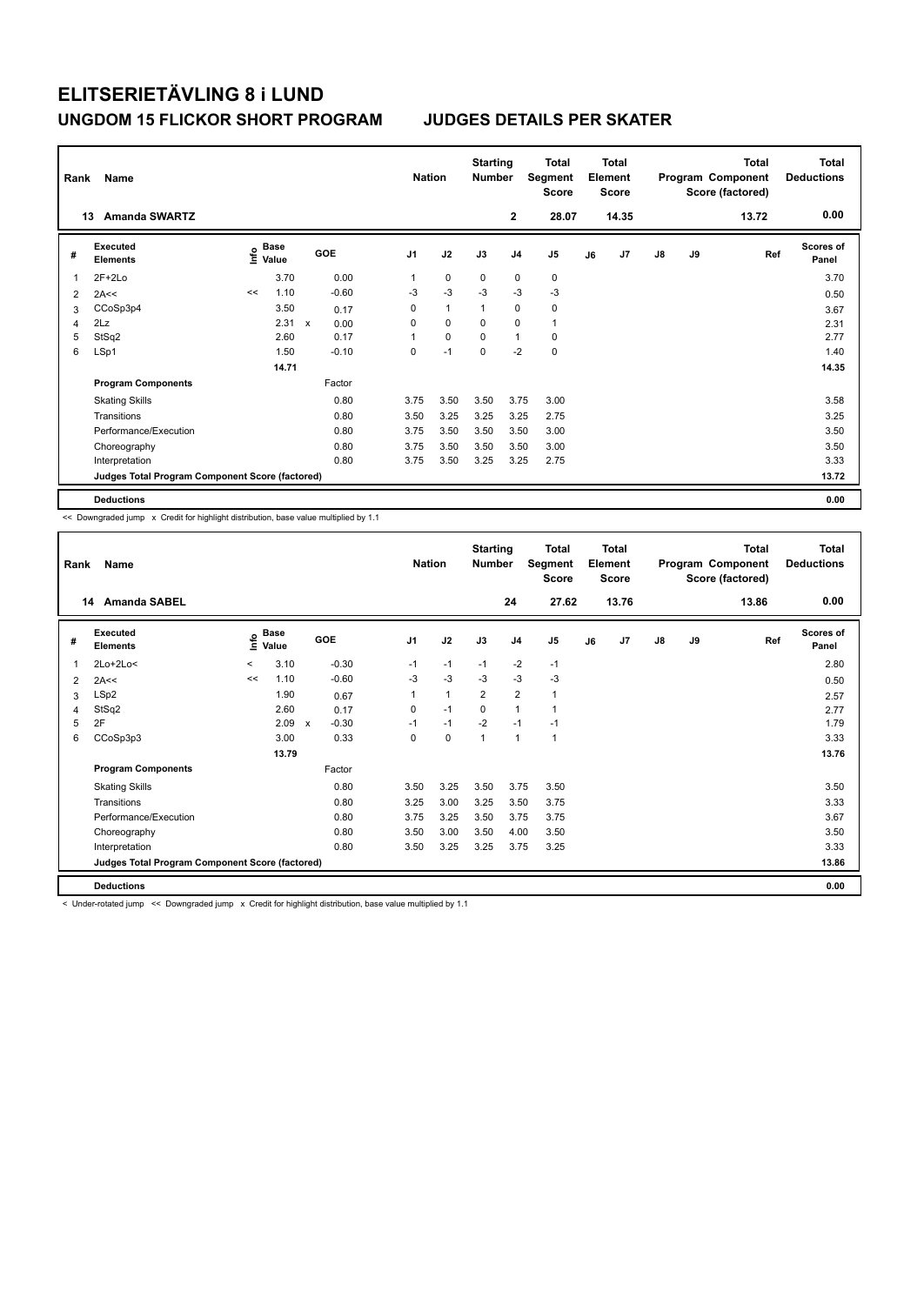| Rank | Name<br><b>Isabella SONNEBLOM</b><br>15         |      |                      |                           |         | <b>Nation</b>  |                | <b>Starting</b><br><b>Number</b> | 5              | <b>Total</b><br>Segment<br><b>Score</b><br>27.22 |    | <b>Total</b><br>Element<br><b>Score</b><br>14.62 |               |    | Total<br>Program Component<br>Score (factored)<br>13.60 | <b>Total</b><br><b>Deductions</b><br>1.00 |
|------|-------------------------------------------------|------|----------------------|---------------------------|---------|----------------|----------------|----------------------------------|----------------|--------------------------------------------------|----|--------------------------------------------------|---------------|----|---------------------------------------------------------|-------------------------------------------|
| #    | Executed<br><b>Elements</b>                     | lnfo | <b>Base</b><br>Value | GOE                       |         | J <sub>1</sub> | J2             | J3                               | J <sub>4</sub> | J5                                               | J6 | J7                                               | $\mathsf{J}8$ | J9 | Ref                                                     | <b>Scores of</b><br>Panel                 |
| 1    | 2A<<                                            | <<   | 1.10                 |                           | $-0.60$ | $-3$           | $-3$           | -3                               | $-3$           | -3                                               |    |                                                  |               |    |                                                         | 0.50                                      |
| 2    | $2F+2T$                                         |      | 3.20                 |                           | 0.00    | 0              | $\mathbf 0$    | 0                                | $\mathbf 0$    | 0                                                |    |                                                  |               |    |                                                         | 3.20                                      |
| 3    | CCoSp3p3                                        |      | 3.00                 |                           | 0.00    | 0              | $\overline{1}$ | $\mathbf 0$                      | $\mathbf 0$    | 0                                                |    |                                                  |               |    |                                                         | 3.00                                      |
| 4    | LSp3                                            |      | 2.40                 |                           | 0.67    | 1              | $\overline{1}$ | $\overline{1}$                   | $\overline{2}$ | $\overline{\mathbf{c}}$                          |    |                                                  |               |    |                                                         | 3.07                                      |
| 5    | StSq2                                           |      | 2.60                 |                           | 0.17    | 0              | $\mathbf 0$    | $\Omega$                         | $\overline{1}$ | $\mathbf{1}$                                     |    |                                                  |               |    |                                                         | 2.77                                      |
| 6    | 2Lo                                             |      | 1.98                 | $\boldsymbol{\mathsf{x}}$ | 0.10    | 0              | $\mathbf 0$    | $\overline{1}$                   | $\overline{1}$ | $\mathbf 0$                                      |    |                                                  |               |    |                                                         | 2.08                                      |
|      |                                                 |      | 14.28                |                           |         |                |                |                                  |                |                                                  |    |                                                  |               |    |                                                         | 14.62                                     |
|      | <b>Program Components</b>                       |      |                      |                           | Factor  |                |                |                                  |                |                                                  |    |                                                  |               |    |                                                         |                                           |
|      | <b>Skating Skills</b>                           |      |                      |                           | 0.80    | 3.50           | 3.50           | 3.75                             | 3.50           | 3.25                                             |    |                                                  |               |    |                                                         | 3.50                                      |
|      | Transitions                                     |      |                      |                           | 0.80    | 3.25           | 3.50           | 3.50                             | 3.25           | 2.75                                             |    |                                                  |               |    |                                                         | 3.33                                      |
|      | Performance/Execution                           |      |                      |                           | 0.80    | 3.50           | 3.50           | 3.50                             | 3.50           | 3.50                                             |    |                                                  |               |    |                                                         | 3.50                                      |
|      | Choreography                                    |      |                      |                           | 0.80    | 3.75           | 3.25           | 3.50                             | 3.50           | 3.25                                             |    |                                                  |               |    |                                                         | 3.42                                      |
|      | Interpretation                                  |      |                      |                           | 0.80    | 3.50           | 3.25           | 3.25                             | 3.25           | 3.00                                             |    |                                                  |               |    |                                                         | 3.25                                      |
|      | Judges Total Program Component Score (factored) |      |                      |                           |         |                |                |                                  |                |                                                  |    |                                                  |               |    |                                                         | 13.60                                     |
|      | <b>Deductions</b>                               |      |                      | Falls:                    | $-1.00$ |                |                |                                  |                |                                                  |    |                                                  |               |    |                                                         | $-1.00$                                   |

<< Downgraded jump x Credit for highlight distribution, base value multiplied by 1.1

| Rank | Name                                            |    |                                    |                      | <b>Nation</b>  |              | <b>Starting</b><br><b>Number</b> |                | <b>Total</b><br>Segment<br><b>Score</b> |    | <b>Total</b><br>Element<br><b>Score</b> |               |    | <b>Total</b><br>Program Component<br>Score (factored) | <b>Total</b><br><b>Deductions</b> |
|------|-------------------------------------------------|----|------------------------------------|----------------------|----------------|--------------|----------------------------------|----------------|-----------------------------------------|----|-----------------------------------------|---------------|----|-------------------------------------------------------|-----------------------------------|
| 16   | Kajsa KOSKINEN                                  |    |                                    |                      |                |              |                                  | 19             | 26.76                                   |    | 12.92                                   |               |    | 13.84                                                 | 0.00                              |
| #    | Executed<br><b>Elements</b>                     |    | <b>Base</b><br>$\frac{e}{E}$ Value | <b>GOE</b>           | J <sub>1</sub> | J2           | J3                               | J <sub>4</sub> | J5                                      | J6 | J7                                      | $\mathsf{J}8$ | J9 | Ref                                                   | <b>Scores of</b><br>Panel         |
| 1    | CCoSp3p4                                        |    | 3.50                               | 0.50                 | $\mathbf 0$    | $\mathbf{1}$ | $\mathbf{1}$                     | $\mathbf{1}$   | 1                                       |    |                                         |               |    |                                                       | 4.00                              |
| 2    | 2Lze                                            | е  | 1.50                               | $-0.70$              | $-2$           | $-2$         | $-2$                             | $-3$           | $-3$                                    |    |                                         |               |    |                                                       | 0.80                              |
| 3    | 2A<<                                            | << | 1.10                               | $-0.60$              | $-3$           | $-3$         | $-2$                             | $-3$           | $-3$                                    |    |                                         |               |    |                                                       | 0.50                              |
| 4    | $2F+2T$                                         |    | 3.52                               | 0.00<br>$\mathsf{x}$ | 0              | $\mathbf 0$  | $\Omega$                         | 0              | 0                                       |    |                                         |               |    |                                                       | 3.52                              |
| 5    | LSp1                                            |    | 1.50                               | 0.00                 | 0              | $\mathbf 0$  | $\Omega$                         | $\mathbf 0$    | 0                                       |    |                                         |               |    |                                                       | 1.50                              |
| 6    | StSq2                                           |    | 2.60                               | 0.00                 | $\pmb{0}$      | $-1$         | 1                                | $\mathbf{1}$   | $-1$                                    |    |                                         |               |    |                                                       | 2.60                              |
|      |                                                 |    | 13.72                              |                      |                |              |                                  |                |                                         |    |                                         |               |    |                                                       | 12.92                             |
|      | <b>Program Components</b>                       |    |                                    | Factor               |                |              |                                  |                |                                         |    |                                         |               |    |                                                       |                                   |
|      | <b>Skating Skills</b>                           |    |                                    | 0.80                 | 3.25           | 3.50         | 3.75                             | 3.75           | 3.50                                    |    |                                         |               |    |                                                       | 3.58                              |
|      | Transitions                                     |    |                                    | 0.80                 | 3.25           | 3.25         | 3.50                             | 3.50           | 3.25                                    |    |                                         |               |    |                                                       | 3.33                              |
|      | Performance/Execution                           |    |                                    | 0.80                 | 3.50           | 3.50         | 4.00                             | 3.50           | 3.50                                    |    |                                         |               |    |                                                       | 3.50                              |
|      | Choreography                                    |    |                                    | 0.80                 | 3.50           | 3.50         | 3.75                             | 3.75           | 3.50                                    |    |                                         |               |    |                                                       | 3.58                              |
|      | Interpretation                                  |    |                                    | 0.80                 | 3.25           | 3.00         | 3.75                             | 3.50           | 3.25                                    |    |                                         |               |    |                                                       | 3.33                              |
|      | Judges Total Program Component Score (factored) |    |                                    |                      |                |              |                                  |                |                                         |    |                                         |               |    |                                                       | 13.84                             |
|      | <b>Deductions</b>                               |    |                                    |                      |                |              |                                  |                |                                         |    |                                         |               |    |                                                       | 0.00                              |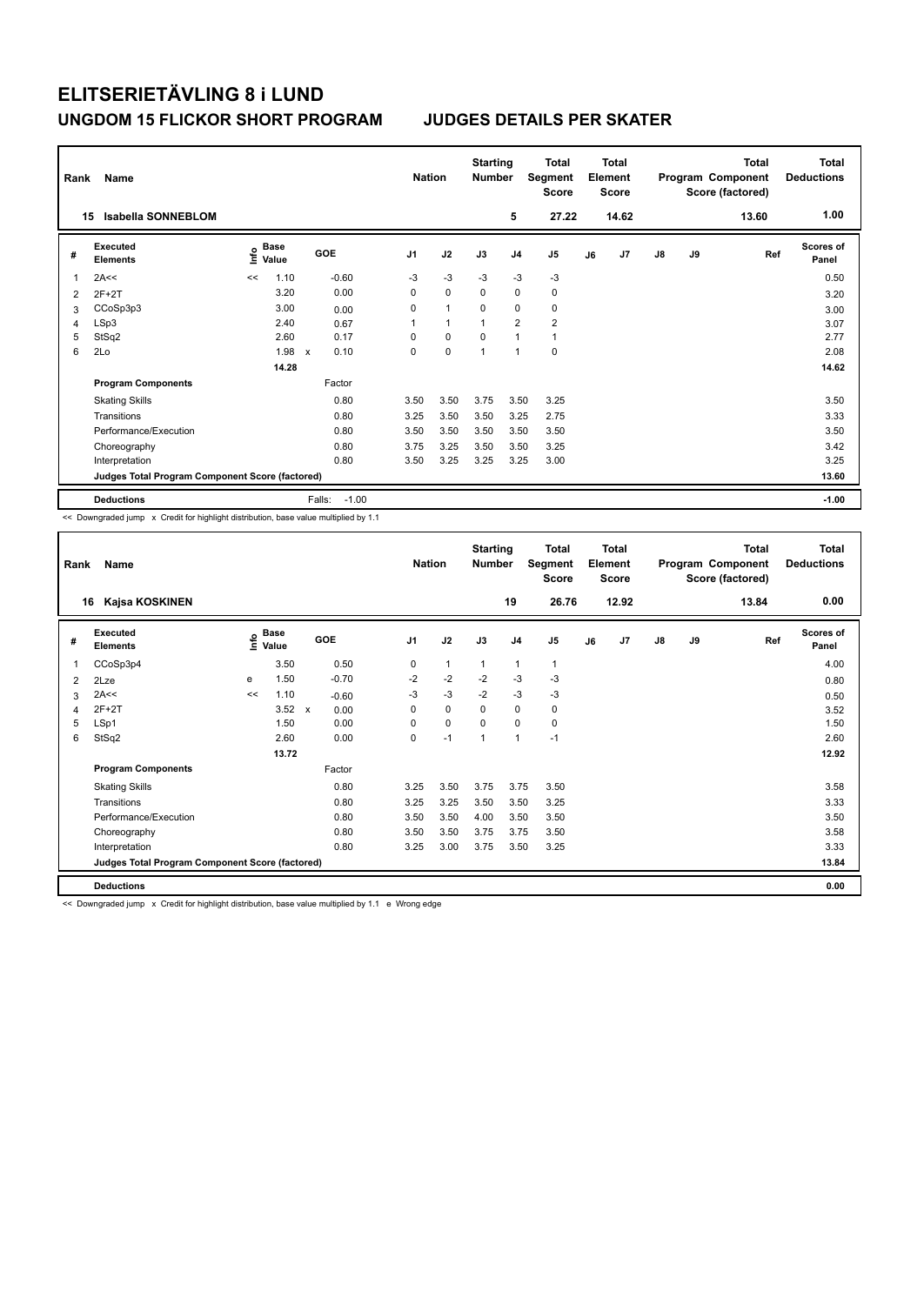| Rank<br>17 | Name<br><b>Tifani TESZARI</b>                   |         |               |                           |         | <b>Nation</b>  |             | <b>Starting</b><br><b>Number</b> | 31             | <b>Total</b><br>Segment<br><b>Score</b><br>26.73 |    | <b>Total</b><br>Element<br><b>Score</b><br>14.01 |               |    | <b>Total</b><br>Program Component<br>Score (factored)<br>13.72 | Total<br><b>Deductions</b><br>1.00 |
|------------|-------------------------------------------------|---------|---------------|---------------------------|---------|----------------|-------------|----------------------------------|----------------|--------------------------------------------------|----|--------------------------------------------------|---------------|----|----------------------------------------------------------------|------------------------------------|
|            |                                                 |         |               |                           |         |                |             |                                  |                |                                                  |    |                                                  |               |    |                                                                |                                    |
| #          | Executed<br><b>Elements</b>                     | ١nf٥    | Base<br>Value |                           | GOE     | J <sub>1</sub> | J2          | J3                               | J <sub>4</sub> | J5                                               | J6 | J7                                               | $\mathsf{J}8$ | J9 | Ref                                                            | <b>Scores of</b><br>Panel          |
| 1          | 2A<                                             | $\prec$ | 2.30          |                           | $-1.50$ | $-3$           | $-3$        | $-3$                             | $-3$           | $-3$                                             |    |                                                  |               |    |                                                                | 0.80                               |
| 2          | CCoSp3p4                                        |         | 3.50          |                           | 0.17    | 0              | $\mathbf 0$ | $\Omega$                         | $\mathbf{1}$   | $\mathbf{1}$                                     |    |                                                  |               |    |                                                                | 3.67                               |
| 3          | StSq3                                           |         | 3.30          |                           | 0.00    |                | $-1$        | 0                                | 0              | 0                                                |    |                                                  |               |    |                                                                | 3.30                               |
| 4          | 2F                                              |         | 2.09          | $\mathsf{x}$              | $-0.70$ | $-2$           | $-2$        | $-2$                             | $-3$           | $-3$                                             |    |                                                  |               |    |                                                                | 1.39                               |
| 5          | 2Lze+2T                                         | e       | 3.08          | $\boldsymbol{\mathsf{x}}$ | $-0.80$ | $-2$           | $-2$        | $-3$                             | $-3$           | $-3$                                             |    |                                                  |               |    |                                                                | 2.28                               |
| 6          | LSp3                                            |         | 2.40          |                           | 0.17    | 0              | $\mathbf 0$ | $\Omega$                         | $\mathbf{1}$   | $\mathbf{1}$                                     |    |                                                  |               |    |                                                                | 2.57                               |
|            |                                                 |         | 16.67         |                           |         |                |             |                                  |                |                                                  |    |                                                  |               |    |                                                                | 14.01                              |
|            | <b>Program Components</b>                       |         |               |                           | Factor  |                |             |                                  |                |                                                  |    |                                                  |               |    |                                                                |                                    |
|            | <b>Skating Skills</b>                           |         |               |                           | 0.80    | 4.00           | 3.25        | 3.50                             | 3.75           | 3.50                                             |    |                                                  |               |    |                                                                | 3.58                               |
|            | Transitions                                     |         |               |                           | 0.80    | 3.75           | 3.25        | 3.00                             | 3.50           | 3.25                                             |    |                                                  |               |    |                                                                | 3.33                               |
|            | Performance/Execution                           |         |               |                           | 0.80    | 3.75           | 3.25        | 3.50                             | 3.75           | 3.25                                             |    |                                                  |               |    |                                                                | 3.50                               |
|            | Choreography                                    |         |               |                           | 0.80    | 3.75           | 3.25        | 3.50                             | 4.25           | 3.00                                             |    |                                                  |               |    |                                                                | 3.50                               |
|            | Interpretation                                  |         |               |                           | 0.80    | 3.50           | 3.00        | 3.25                             | 3.75           | 3.00                                             |    |                                                  |               |    |                                                                | 3.25                               |
|            | Judges Total Program Component Score (factored) |         |               |                           |         |                |             |                                  |                |                                                  |    |                                                  |               |    |                                                                | 13.72                              |
|            | <b>Deductions</b>                               |         |               | Falls:                    | $-1.00$ |                |             |                                  |                |                                                  |    |                                                  |               |    |                                                                | $-1.00$                            |

< Under-rotated jump x Credit for highlight distribution, base value multiplied by 1.1 e Wrong edge

| Rank | Name                                            |    |                                    |                         | <b>Nation</b>  |             | <b>Starting</b><br><b>Number</b> |                | <b>Total</b><br>Segment<br><b>Score</b> |    | <b>Total</b><br>Element<br><b>Score</b> |               |    | <b>Total</b><br>Program Component<br>Score (factored) | <b>Total</b><br><b>Deductions</b> |
|------|-------------------------------------------------|----|------------------------------------|-------------------------|----------------|-------------|----------------------------------|----------------|-----------------------------------------|----|-----------------------------------------|---------------|----|-------------------------------------------------------|-----------------------------------|
| 18   | Maria STAXÄNG                                   |    |                                    |                         |                |             |                                  | $\overline{7}$ | 26.67                                   |    | 13.29                                   |               |    | 13.38                                                 | 0.00                              |
| #    | Executed<br><b>Elements</b>                     |    | <b>Base</b><br>$\frac{e}{E}$ Value | <b>GOE</b>              | J <sub>1</sub> | J2          | J3                               | J <sub>4</sub> | J5                                      | J6 | J7                                      | $\mathsf{J}8$ | J9 | Ref                                                   | <b>Scores of</b><br>Panel         |
| 1    | $2Lz+2T$                                        |    | 3.40                               | 0.00                    | 0              | $\mathbf 0$ | $\mathbf 0$                      | 0              | 0                                       |    |                                         |               |    |                                                       | 3.40                              |
| 2    | 2A<<                                            | << | 1.10                               | $-0.60$                 | $-3$           | $-3$        | $-3$                             | $-3$           | $-3$                                    |    |                                         |               |    |                                                       | 0.50                              |
| 3    | CCoSp3p3                                        |    | 3.00                               | 0.00                    | $-1$           | 0           | 0                                | 0              | 0                                       |    |                                         |               |    |                                                       | 3.00                              |
| 4    | StSq2                                           |    | 2.60                               | 0.00                    | 0              | $\Omega$    | 0                                | 0              | 0                                       |    |                                         |               |    |                                                       | 2.60                              |
| 5    | 2F                                              |    | 2.09                               | $-0.20$<br>$\mathsf{x}$ | $-1$           | $\mathbf 0$ | $\mathbf 0$                      | $-2$           | $-1$                                    |    |                                         |               |    |                                                       | 1.89                              |
| 6    | LSp2                                            |    | 1.90                               | 0.00                    | 0              | $\mathbf 0$ | $\mathbf 0$                      | 0              | 0                                       |    |                                         |               |    |                                                       | 1.90                              |
|      |                                                 |    | 14.09                              |                         |                |             |                                  |                |                                         |    |                                         |               |    |                                                       | 13.29                             |
|      | <b>Program Components</b>                       |    |                                    | Factor                  |                |             |                                  |                |                                         |    |                                         |               |    |                                                       |                                   |
|      | <b>Skating Skills</b>                           |    |                                    | 0.80                    | 3.50           | 3.25        | 3.25                             | 3.50           | 3.25                                    |    |                                         |               |    |                                                       | 3.33                              |
|      | Transitions                                     |    |                                    | 0.80                    | 3.25           | 3.25        | 3.00                             | 3.00           | 2.75                                    |    |                                         |               |    |                                                       | 3.08                              |
|      | Performance/Execution                           |    |                                    | 0.80                    | 3.75           | 3.50        | 3.75                             | 3.25           | 3.25                                    |    |                                         |               |    |                                                       | 3.50                              |
|      | Choreography                                    |    |                                    | 0.80                    | 3.50           | 3.25        | 3.50                             | 3.25           | 3.00                                    |    |                                         |               |    |                                                       | 3.33                              |
|      | Interpretation                                  |    |                                    | 0.80                    | 3.75           | 3.50        | 3.50                             | 3.50           | 3.25                                    |    |                                         |               |    |                                                       | 3.50                              |
|      | Judges Total Program Component Score (factored) |    |                                    |                         |                |             |                                  |                |                                         |    |                                         |               |    |                                                       | 13.38                             |
|      | <b>Deductions</b>                               |    |                                    |                         |                |             |                                  |                |                                         |    |                                         |               |    |                                                       | 0.00                              |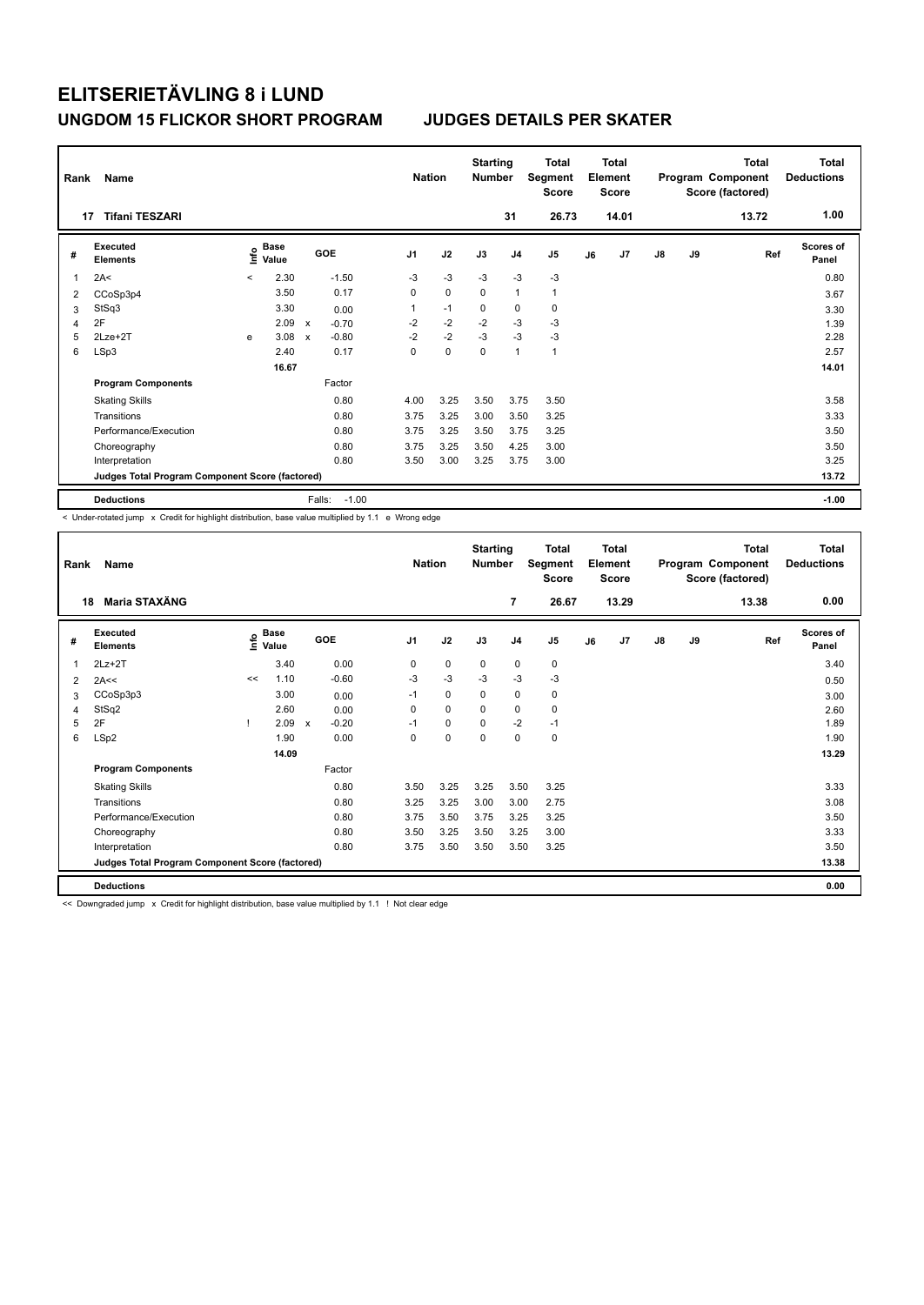| Rank<br>19 | Name<br><b>Kerstin GLANTZ</b>                   |    |                                  |                           |                   | <b>Nation</b>  |              | <b>Starting</b><br><b>Number</b> | 4              | <b>Total</b><br>Segment<br><b>Score</b><br>26.28 |    | <b>Total</b><br>Element<br><b>Score</b><br>13.76 |               |    | <b>Total</b><br>Program Component<br>Score (factored)<br>13.52 | <b>Total</b><br><b>Deductions</b><br>1.00 |
|------------|-------------------------------------------------|----|----------------------------------|---------------------------|-------------------|----------------|--------------|----------------------------------|----------------|--------------------------------------------------|----|--------------------------------------------------|---------------|----|----------------------------------------------------------------|-------------------------------------------|
| #          | Executed<br><b>Elements</b>                     |    | <b>Base</b><br>e Base<br>⊆ Value |                           | GOE               | J <sub>1</sub> | J2           | J3                               | J <sub>4</sub> | J <sub>5</sub>                                   | J6 | J7                                               | $\mathsf{J}8$ | J9 | Ref                                                            | Scores of<br>Panel                        |
| 1          | CCoSp3p3                                        |    | 3.00                             |                           | 0.17              | 0              | $\mathbf{1}$ | $\mathbf 0$                      | $\overline{1}$ | $\pmb{0}$                                        |    |                                                  |               |    |                                                                | 3.17                                      |
| 2          | StSq2                                           |    | 2.60                             |                           | 0.50              | 1              | $\mathbf{1}$ | 1                                | $\overline{1}$ | $\mathbf{1}$                                     |    |                                                  |               |    |                                                                | 3.10                                      |
| 3          | 2A<<                                            | << | 1.21                             | $\mathsf{x}$              | $-0.60$           | $-3$           | $-3$         | $-3$                             | $-3$           | $-3$                                             |    |                                                  |               |    |                                                                | 0.61                                      |
| 4          | 2Fe+2T                                          | e  | 2.97                             | $\boldsymbol{\mathsf{x}}$ | $-0.60$           | $-2$           | $-2$         | $-2$                             | $-2$           | $-1$                                             |    |                                                  |               |    |                                                                | 2.37                                      |
| 5          | 2Lz                                             |    | 2.31                             | $\boldsymbol{\mathsf{x}}$ | $-0.20$           | $-1$           | $\mathbf 0$  | $-1$                             | $\mathbf 0$    | $-1$                                             |    |                                                  |               |    |                                                                | 2.11                                      |
| 6          | LSp2                                            |    | 1.90                             |                           | 0.50              | 1              | 1            | 0                                | $\overline{1}$ | $\mathbf{1}$                                     |    |                                                  |               |    |                                                                | 2.40                                      |
|            |                                                 |    | 13.99                            |                           |                   |                |              |                                  |                |                                                  |    |                                                  |               |    |                                                                | 13.76                                     |
|            | <b>Program Components</b>                       |    |                                  |                           | Factor            |                |              |                                  |                |                                                  |    |                                                  |               |    |                                                                |                                           |
|            | <b>Skating Skills</b>                           |    |                                  |                           | 0.80              | 4.00           | 3.50         | 3.25                             | 3.50           | 3.75                                             |    |                                                  |               |    |                                                                | 3.58                                      |
|            | Transitions                                     |    |                                  |                           | 0.80              | 3.50           | 3.25         | 2.75                             | 3.25           | 3.00                                             |    |                                                  |               |    |                                                                | 3.17                                      |
|            | Performance/Execution                           |    |                                  |                           | 0.80              | 3.50           | 3.50         | 3.25                             | 3.50           | 3.50                                             |    |                                                  |               |    |                                                                | 3.50                                      |
|            | Choreography                                    |    |                                  |                           | 0.80              | 3.75           | 3.25         | 3.00                             | 3.50           | 3.25                                             |    |                                                  |               |    |                                                                | 3.33                                      |
|            | Interpretation                                  |    |                                  |                           | 0.80              | 3.25           | 3.50         | 2.75                             | 3.50           | 3.25                                             |    |                                                  |               |    |                                                                | 3.33                                      |
|            | Judges Total Program Component Score (factored) |    |                                  |                           |                   |                |              |                                  |                |                                                  |    |                                                  |               |    |                                                                | 13.52                                     |
|            | <b>Deductions</b>                               |    |                                  |                           | $-1.00$<br>Falls: |                |              |                                  |                |                                                  |    |                                                  |               |    |                                                                | $-1.00$                                   |

<< Downgraded jump x Credit for highlight distribution, base value multiplied by 1.1 e Wrong edge

| Rank | Name                                            |    |                                  |              |            | <b>Nation</b>  |      | <b>Starting</b><br><b>Number</b> |                | Total<br>Segment<br><b>Score</b> |    | <b>Total</b><br>Element<br><b>Score</b> |               |    | <b>Total</b><br>Program Component<br>Score (factored) | <b>Total</b><br><b>Deductions</b> |
|------|-------------------------------------------------|----|----------------------------------|--------------|------------|----------------|------|----------------------------------|----------------|----------------------------------|----|-----------------------------------------|---------------|----|-------------------------------------------------------|-----------------------------------|
| 20   | Wilma BJÖRKMAN                                  |    |                                  |              |            |                |      |                                  | 1              | 25.59                            |    | 13.53                                   |               |    | 12.06                                                 | 0.00                              |
| #    | Executed<br><b>Elements</b>                     |    | <b>Base</b><br>e Base<br>⊆ Value |              | <b>GOE</b> | J <sub>1</sub> | J2   | J3                               | J <sub>4</sub> | J <sub>5</sub>                   | J6 | J7                                      | $\mathsf{J}8$ | J9 | Ref                                                   | Scores of<br>Panel                |
| 1    | 2Lo                                             |    | 1.80                             |              | 0.00       | 0              | 0    | $\mathbf 0$                      | $\mathbf 0$    | 0                                |    |                                         |               |    |                                                       | 1.80                              |
| 2    | StSq2                                           |    | 2.60                             |              | 0.00       | $-1$           | 0    | $\mathbf 0$                      | $\mathbf 0$    | 0                                |    |                                         |               |    |                                                       | 2.60                              |
| 3    | 2A<<                                            | << | 1.21                             | $\mathsf{x}$ | $-0.60$    | $-3$           | $-3$ | $-3$                             | $-3$           | $-3$                             |    |                                         |               |    |                                                       | 0.61                              |
| 4    | LSp2                                            |    | 1.90                             |              | $-0.30$    | $-1$           | 0    | $-2$                             | $-1$           | $-1$                             |    |                                         |               |    |                                                       | 1.60                              |
| 5    | $2F+2T$                                         |    | 3.52                             | $\mathsf{x}$ | $-0.10$    | 0              | $-1$ | $\mathbf 0$                      | $-1$           | 0                                |    |                                         |               |    |                                                       | 3.42                              |
| 6    | CCoSp3p4                                        |    | 3.50                             |              | 0.00       | 0              | 0    | 0                                | 0              | $\pmb{0}$                        |    |                                         |               |    |                                                       | 3.50                              |
|      |                                                 |    | 14.53                            |              |            |                |      |                                  |                |                                  |    |                                         |               |    |                                                       | 13.53                             |
|      | <b>Program Components</b>                       |    |                                  |              | Factor     |                |      |                                  |                |                                  |    |                                         |               |    |                                                       |                                   |
|      | <b>Skating Skills</b>                           |    |                                  |              | 0.80       | 3.00           | 3.25 | 3.00                             | 3.50           | 3.25                             |    |                                         |               |    |                                                       | 3.17                              |
|      | Transitions                                     |    |                                  |              | 0.80       | 2.75           | 3.00 | 2.75                             | 3.25           | 2.75                             |    |                                         |               |    |                                                       | 2.83                              |
|      | Performance/Execution                           |    |                                  |              | 0.80       | 3.25           | 3.00 | 3.00                             | 3.50           | 3.00                             |    |                                         |               |    |                                                       | 3.08                              |
|      | Choreography                                    |    |                                  |              | 0.80       | 3.25           | 3.00 | 2.75                             | 3.50           | 3.00                             |    |                                         |               |    |                                                       | 3.08                              |
|      | Interpretation                                  |    |                                  |              | 0.80       | 3.00           | 2.75 | 2.75                             | 3.25           | 3.00                             |    |                                         |               |    |                                                       | 2.92                              |
|      | Judges Total Program Component Score (factored) |    |                                  |              |            |                |      |                                  |                |                                  |    |                                         |               |    |                                                       | 12.06                             |
|      | <b>Deductions</b>                               |    |                                  |              |            |                |      |                                  |                |                                  |    |                                         |               |    |                                                       | 0.00                              |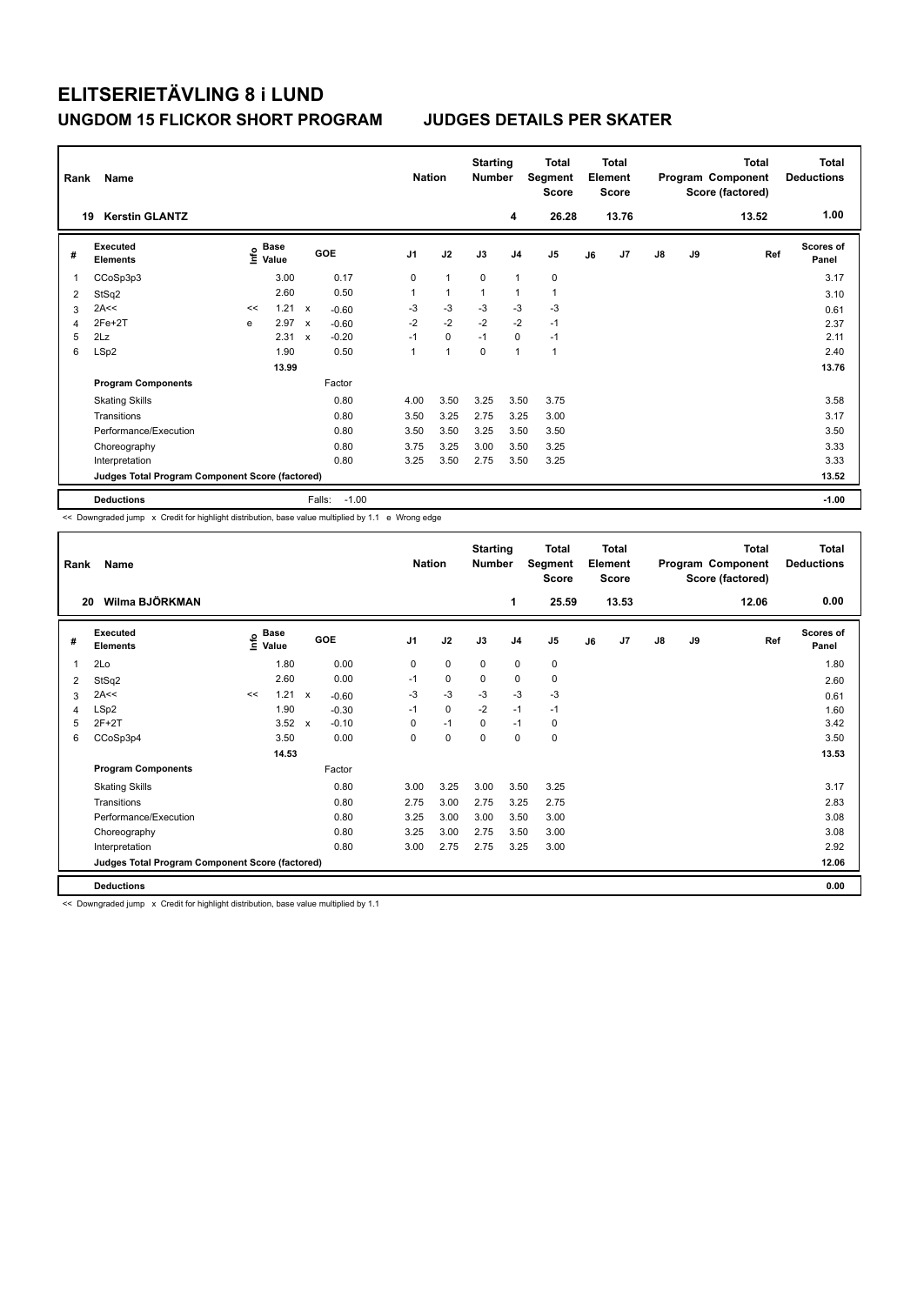| Rank | Name                                            |      |               |              |            | <b>Nation</b>  |             | <b>Starting</b><br>Number |                | <b>Total</b><br>Segment<br><b>Score</b> |    | <b>Total</b><br>Element<br><b>Score</b> |               |    | <b>Total</b><br>Program Component<br>Score (factored) | Total<br><b>Deductions</b> |
|------|-------------------------------------------------|------|---------------|--------------|------------|----------------|-------------|---------------------------|----------------|-----------------------------------------|----|-----------------------------------------|---------------|----|-------------------------------------------------------|----------------------------|
| 21   | <b>Malva JOHANSSON</b>                          |      |               |              |            |                |             |                           | 17             | 25.50                                   |    | 12.48                                   |               |    | 13.02                                                 | 0.00                       |
| #    | Executed<br><b>Elements</b>                     | lnfo | Base<br>Value |              | <b>GOE</b> | J <sub>1</sub> | J2          | J3                        | J <sub>4</sub> | J5                                      | J6 | J <sub>7</sub>                          | $\mathsf{J}8$ | J9 | Ref                                                   | <b>Scores of</b><br>Panel  |
| 1    | 2A<<                                            | <<   | 1.10          |              | $-0.60$    | -3             | $-3$        | -3                        | $-3$           | $-3$                                    |    |                                         |               |    |                                                       | 0.50                       |
| 2    | $2Fe+2T$                                        | e    | 2.70          |              | $-0.60$    | $-2$           | $-2$        | $-2$                      | $-3$           | $-2$                                    |    |                                         |               |    |                                                       | 2.10                       |
| 3    | LSp2                                            |      | 1.90          |              | $-0.10$    | 0              | $-1$        | 0                         | $\mathbf{1}$   | $-1$                                    |    |                                         |               |    |                                                       | 1.80                       |
| 4    | 2Lz                                             |      | 2.31          | $\mathsf{x}$ | 0.00       | 0              | $\mathbf 0$ | $\mathbf 0$               | $\mathbf 0$    | $-1$                                    |    |                                         |               |    |                                                       | 2.31                       |
| 5    | StSq2                                           |      | 2.60          |              | 0.17       | 1              | $-1$        | 0                         | $\mathbf{1}$   | 0                                       |    |                                         |               |    |                                                       | 2.77                       |
| 6    | CCoSp3p3                                        |      | 3.00          |              | 0.00       | 0              | $\mathbf 0$ | $\mathbf 0$               | $\mathbf 0$    | $\mathbf 0$                             |    |                                         |               |    |                                                       | 3.00                       |
|      |                                                 |      | 13.61         |              |            |                |             |                           |                |                                         |    |                                         |               |    |                                                       | 12.48                      |
|      | <b>Program Components</b>                       |      |               |              | Factor     |                |             |                           |                |                                         |    |                                         |               |    |                                                       |                            |
|      | <b>Skating Skills</b>                           |      |               |              | 0.80       | 3.75           | 3.25        | 3.00                      | 3.50           | 3.50                                    |    |                                         |               |    |                                                       | 3.42                       |
|      | Transitions                                     |      |               |              | 0.80       | 3.50           | 2.75        | 2.75                      | 3.25           | 3.00                                    |    |                                         |               |    |                                                       | 3.00                       |
|      | Performance/Execution                           |      |               |              | 0.80       | 3.75           | 3.25        | 3.00                      | 3.75           | 3.25                                    |    |                                         |               |    |                                                       | 3.42                       |
|      | Choreography                                    |      |               |              | 0.80       | 3.75           | 3.00        | 3.00                      | 3.50           | 3.25                                    |    |                                         |               |    |                                                       | 3.25                       |
|      | Interpretation                                  |      |               |              | 0.80       | 3.50           | 3.00        | 3.00                      | 3.50           | 3.00                                    |    |                                         |               |    |                                                       | 3.17                       |
|      | Judges Total Program Component Score (factored) |      |               |              |            |                |             |                           |                |                                         |    |                                         |               |    |                                                       | 13.02                      |
|      | <b>Deductions</b>                               |      |               |              |            |                |             |                           |                |                                         |    |                                         |               |    |                                                       | 0.00                       |

<< Downgraded jump x Credit for highlight distribution, base value multiplied by 1.1 e Wrong edge

| Rank | Name                                            |    |                      |                         |                | <b>Nation</b> |      | <b>Starting</b><br><b>Number</b> |                | <b>Total</b><br>Segment<br><b>Score</b> |    | Total<br>Element<br><b>Score</b> |               |    | <b>Total</b><br>Program Component<br>Score (factored) | <b>Total</b><br><b>Deductions</b> |
|------|-------------------------------------------------|----|----------------------|-------------------------|----------------|---------------|------|----------------------------------|----------------|-----------------------------------------|----|----------------------------------|---------------|----|-------------------------------------------------------|-----------------------------------|
| 22   | <b>Adina SAMUELSSON</b>                         |    |                      |                         |                |               |      |                                  | 25             | 25.45                                   |    | 12.31                            |               |    | 13.14                                                 | 0.00                              |
| #    | Executed<br><b>Elements</b>                     | ۴  | <b>Base</b><br>Value | GOE                     | J <sub>1</sub> |               | J2   | J3                               | J <sub>4</sub> | J5                                      | J6 | J7                               | $\mathsf{J}8$ | J9 | Ref                                                   | Scores of<br>Panel                |
| 1    | 2Fe                                             | е  | 1.40                 | $-0.80$                 |                | $-3$          | $-2$ | $-2$                             | $-3$           | $-3$                                    |    |                                  |               |    |                                                       | 0.60                              |
| 2    | $2Lz+2T$                                        |    | 3.40                 | $-0.30$                 |                | $-1$          | $-1$ | $\Omega$                         | $-2$           | $-1$                                    |    |                                  |               |    |                                                       | 3.10                              |
| 3    | CCoSp3p4                                        |    | 3.50                 | 0.00                    |                | 0             | 0    | 0                                | 0              | 0                                       |    |                                  |               |    |                                                       | 3.50                              |
| 4    | StSq2                                           |    | 2.60                 | 0.00                    |                | 0             | $-1$ | $\Omega$                         | 0              | 0                                       |    |                                  |               |    |                                                       | 2.60                              |
| 5    | 2A<<                                            | << | 1.21                 | $-0.60$<br>$\mathsf{x}$ |                | $-3$          | $-3$ | $-3$                             | $-3$           | $-3$                                    |    |                                  |               |    |                                                       | 0.61                              |
| 6    | LSp2                                            |    | 1.90                 | 0.00                    |                | 0             | $-1$ | $\Omega$                         | $\mathbf 0$    | 0                                       |    |                                  |               |    |                                                       | 1.90                              |
|      |                                                 |    | 14.01                |                         |                |               |      |                                  |                |                                         |    |                                  |               |    |                                                       | 12.31                             |
|      | <b>Program Components</b>                       |    |                      | Factor                  |                |               |      |                                  |                |                                         |    |                                  |               |    |                                                       |                                   |
|      | <b>Skating Skills</b>                           |    |                      | 0.80                    |                | 3.50          | 3.25 | 3.00                             | 3.25           | 3.25                                    |    |                                  |               |    |                                                       | 3.25                              |
|      | Transitions                                     |    |                      | 0.80                    |                | 3.25          | 3.00 | 2.75                             | 3.25           | 3.50                                    |    |                                  |               |    |                                                       | 3.17                              |
|      | Performance/Execution                           |    |                      | 0.80                    |                | 3.50          | 3.50 | 3.25                             | 3.50           | 3.50                                    |    |                                  |               |    |                                                       | 3.50                              |
|      | Choreography                                    |    |                      | 0.80                    |                | 3.25          | 3.25 | 3.25                             | 3.50           | 3.25                                    |    |                                  |               |    |                                                       | 3.25                              |
|      | Interpretation                                  |    |                      | 0.80                    |                | 3.25          | 3.25 | 3.00                             | 3.25           | 3.50                                    |    |                                  |               |    |                                                       | 3.25                              |
|      | Judges Total Program Component Score (factored) |    |                      |                         |                |               |      |                                  |                |                                         |    |                                  |               |    |                                                       | 13.14                             |
|      | <b>Deductions</b>                               |    |                      |                         |                |               |      |                                  |                |                                         |    |                                  |               |    |                                                       | 0.00                              |

<< Downgraded jump x Credit for highlight distribution, base value multiplied by 1.1 e Wrong edge ! Not clear edge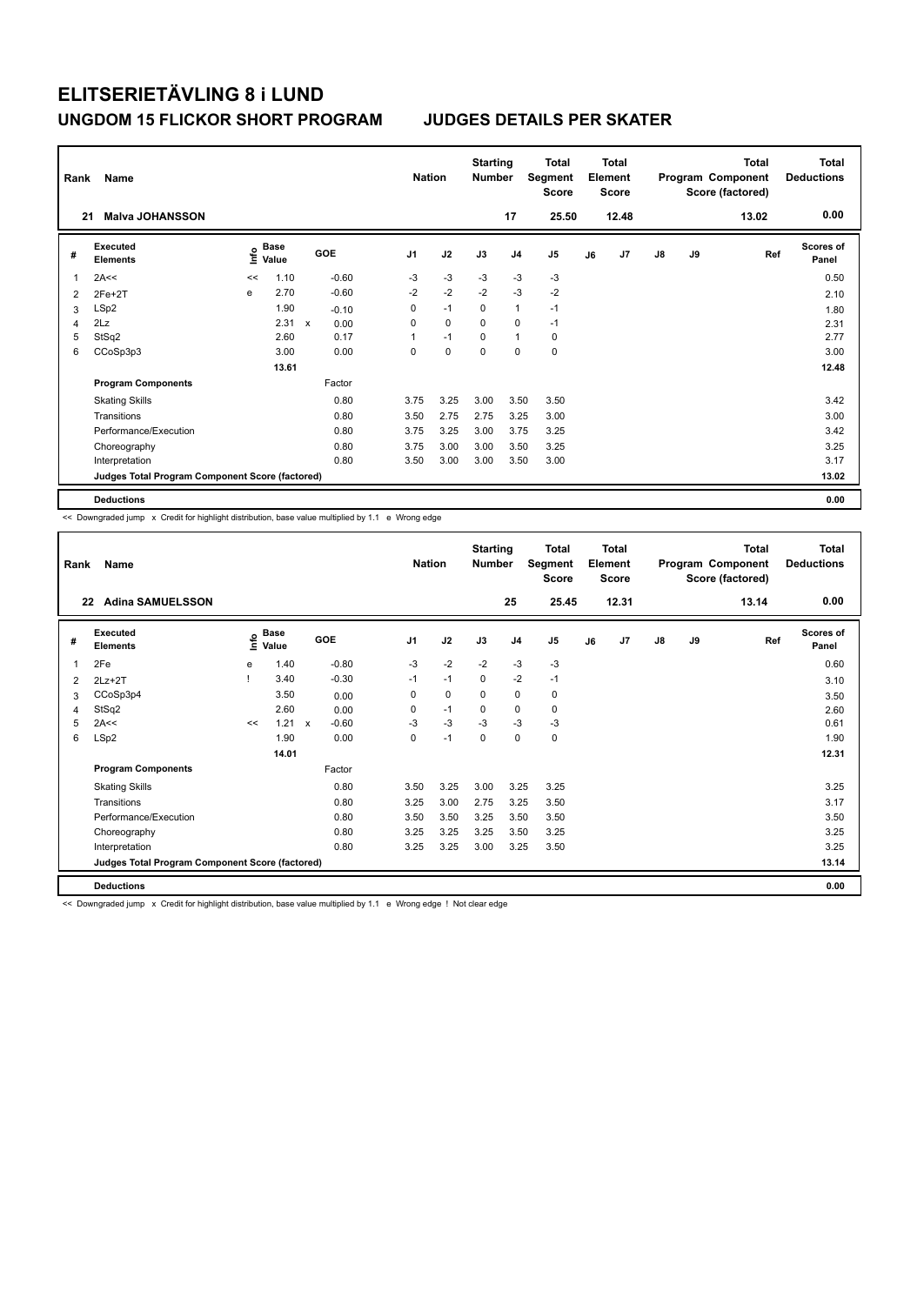| Rank | Name                                            |         |                      |                           |         | <b>Nation</b>  |             | <b>Starting</b><br><b>Number</b> |                | Total<br>Segment<br><b>Score</b> |    | <b>Total</b><br>Element<br><b>Score</b> |               |    | <b>Total</b><br>Program Component<br>Score (factored) | <b>Total</b><br><b>Deductions</b> |
|------|-------------------------------------------------|---------|----------------------|---------------------------|---------|----------------|-------------|----------------------------------|----------------|----------------------------------|----|-----------------------------------------|---------------|----|-------------------------------------------------------|-----------------------------------|
|      | <b>Emma LIDGREN</b><br>23                       |         |                      |                           |         |                |             |                                  | 13             | 24.30                            |    | 11.64                                   |               |    | 12.66                                                 | 0.00                              |
| #    | Executed<br><b>Elements</b>                     | ١nf٥    | <b>Base</b><br>Value |                           | GOE     | J <sub>1</sub> | J2          | J3                               | J <sub>4</sub> | J <sub>5</sub>                   | J6 | J7                                      | $\mathsf{J}8$ | J9 | Ref                                                   | Scores of<br>Panel                |
| 1    | LSp1                                            |         | 1.50                 |                           | 0.00    | 0              | 0           | 0                                | 0              | 0                                |    |                                         |               |    |                                                       | 1.50                              |
| 2    | StSq2                                           |         | 2.60                 |                           | 0.00    | 0              | $\mathbf 0$ | $-1$                             | $\mathbf 0$    | $\mathbf 0$                      |    |                                         |               |    |                                                       | 2.60                              |
| 3    | 2A<<                                            | <<      | 1.21                 | $\boldsymbol{\mathsf{x}}$ | $-0.60$ | -3             | $-3$        | $-3$                             | $-3$           | $-3$                             |    |                                         |               |    |                                                       | 0.61                              |
| 4    | 2F+2Lo<                                         | $\prec$ | 3.52                 | $\boldsymbol{\mathsf{x}}$ | $-0.60$ | $-2$           | $-2$        | $-2$                             | $-3$           | $-2$                             |    |                                         |               |    |                                                       | 2.92                              |
| 5    | 2Lz                                             |         | 2.31                 | $\boldsymbol{\mathsf{x}}$ | $-0.10$ | $-1$           | $\mathbf 0$ | $\mathbf 0$                      | $\mathbf 0$    | $-1$                             |    |                                         |               |    |                                                       | 2.21                              |
| 6    | CCoSp3p1                                        |         | 2.00                 |                           | $-0.20$ | 0              | $-1$        | 0                                | $-1$           | $-1$                             |    |                                         |               |    |                                                       | 1.80                              |
|      |                                                 |         | 13.14                |                           |         |                |             |                                  |                |                                  |    |                                         |               |    |                                                       | 11.64                             |
|      | <b>Program Components</b>                       |         |                      |                           | Factor  |                |             |                                  |                |                                  |    |                                         |               |    |                                                       |                                   |
|      | <b>Skating Skills</b>                           |         |                      |                           | 0.80    | 3.00           | 3.25        | 3.00                             | 3.50           | 3.25                             |    |                                         |               |    |                                                       | 3.17                              |
|      | Transitions                                     |         |                      |                           | 0.80    | 3.25           | 3.00        | 2.75                             | 3.50           | 3.00                             |    |                                         |               |    |                                                       | 3.08                              |
|      | Performance/Execution                           |         |                      |                           | 0.80    | 3.25           | 3.25        | 3.25                             | 3.25           | 3.00                             |    |                                         |               |    |                                                       | 3.25                              |
|      | Choreography                                    |         |                      |                           | 0.80    | 3.50           | 3.25        | 3.25                             | 3.50           | 3.25                             |    |                                         |               |    |                                                       | 3.33                              |
|      | Interpretation                                  |         |                      |                           | 0.80    | 3.00           | 3.00        | 3.00                             | 3.50           | 3.00                             |    |                                         |               |    |                                                       | 3.00                              |
|      | Judges Total Program Component Score (factored) |         |                      |                           |         |                |             |                                  |                |                                  |    |                                         |               |    |                                                       | 12.66                             |
|      | <b>Deductions</b>                               |         |                      |                           |         |                |             |                                  |                |                                  |    |                                         |               |    |                                                       | 0.00                              |

< Under-rotated jump << Downgraded jump x Credit for highlight distribution, base value multiplied by 1.1

| Rank<br>24     | Name<br><b>Leiha BENGTSSON</b>                  |      |                      |                   | <b>Nation</b>  |             | <b>Starting</b><br><b>Number</b> | 26             | <b>Total</b><br>Segment<br><b>Score</b><br>24.16 |    | Total<br>Element<br><b>Score</b><br>12.62 |               |    | <b>Total</b><br>Program Component<br>Score (factored)<br>12.54 | <b>Total</b><br><b>Deductions</b><br>1.00 |
|----------------|-------------------------------------------------|------|----------------------|-------------------|----------------|-------------|----------------------------------|----------------|--------------------------------------------------|----|-------------------------------------------|---------------|----|----------------------------------------------------------------|-------------------------------------------|
|                |                                                 |      |                      |                   |                |             |                                  |                |                                                  |    |                                           |               |    |                                                                |                                           |
| #              | Executed<br><b>Elements</b>                     | ١nfo | <b>Base</b><br>Value | GOE               | J <sub>1</sub> | J2          | J3                               | J <sub>4</sub> | J5                                               | J6 | J7                                        | $\mathsf{J}8$ | J9 | Ref                                                            | Scores of<br>Panel                        |
| 1              | $2S+2Lo$                                        |      | 3.10                 | 0.00              | 0              | $\mathbf 0$ | 0                                | $\mathbf 0$    | 1                                                |    |                                           |               |    |                                                                | 3.10                                      |
| 2              | CCoSp3p4                                        |      | 3.50                 | 0.00              | $\Omega$       | $\mathbf 0$ | $\Omega$                         | $\mathbf 0$    | 0                                                |    |                                           |               |    |                                                                | 3.50                                      |
| 3              | 2A<<                                            | <<   | 1.10                 | $-0.60$           | $-3$           | -3          | $-2$                             | $-3$           | $-3$                                             |    |                                           |               |    |                                                                | 0.50                                      |
| 5              | StSq2                                           |      | 2.60                 | $-0.17$           | 0              | $-1$        | $-1$                             | 0              | 0                                                |    |                                           |               |    |                                                                | 2.43                                      |
| 6              | 2F                                              |      | 2.09<br>$\mathsf{x}$ | 0.00              | 0              | 0           | $\Omega$                         | 0              | 0                                                |    |                                           |               |    |                                                                | 2.09                                      |
| $\overline{7}$ | LSp1                                            |      | 1.50                 | $-0.50$           | $-2$           | $-1$        | $-2$                             | $-2$           | $-1$                                             |    |                                           |               |    |                                                                | 1.00                                      |
|                |                                                 |      | 13.89                |                   |                |             |                                  |                |                                                  |    |                                           |               |    |                                                                | 12.62                                     |
|                | <b>Program Components</b>                       |      |                      | Factor            |                |             |                                  |                |                                                  |    |                                           |               |    |                                                                |                                           |
|                | <b>Skating Skills</b>                           |      |                      | 0.80              | 3.25           | 3.25        | 2.75                             | 3.50           | 3.25                                             |    |                                           |               |    |                                                                | 3.25                                      |
|                | Transitions                                     |      |                      | 0.80              | 3.00           | 3.00        | 2.50                             | 3.25           | 3.00                                             |    |                                           |               |    |                                                                | 3.00                                      |
|                | Performance/Execution                           |      |                      | 0.80              | 3.50           | 3.25        | 2.50                             | 3.25           | 3.00                                             |    |                                           |               |    |                                                                | 3.17                                      |
|                | Choreography                                    |      |                      | 0.80              | 3.25           | 3.00        | 2.75                             | 3.50           | 3.25                                             |    |                                           |               |    |                                                                | 3.17                                      |
|                | Interpretation                                  |      |                      | 0.80              | 3.25           | 3.00        | 2.50                             | 3.25           | 3.00                                             |    |                                           |               |    |                                                                | 3.08                                      |
|                | Judges Total Program Component Score (factored) |      |                      |                   |                |             |                                  |                |                                                  |    |                                           |               |    |                                                                | 12.54                                     |
|                | <b>Deductions</b>                               |      |                      | $-1.00$<br>Falls: |                |             |                                  |                |                                                  |    |                                           |               |    |                                                                | $-1.00$                                   |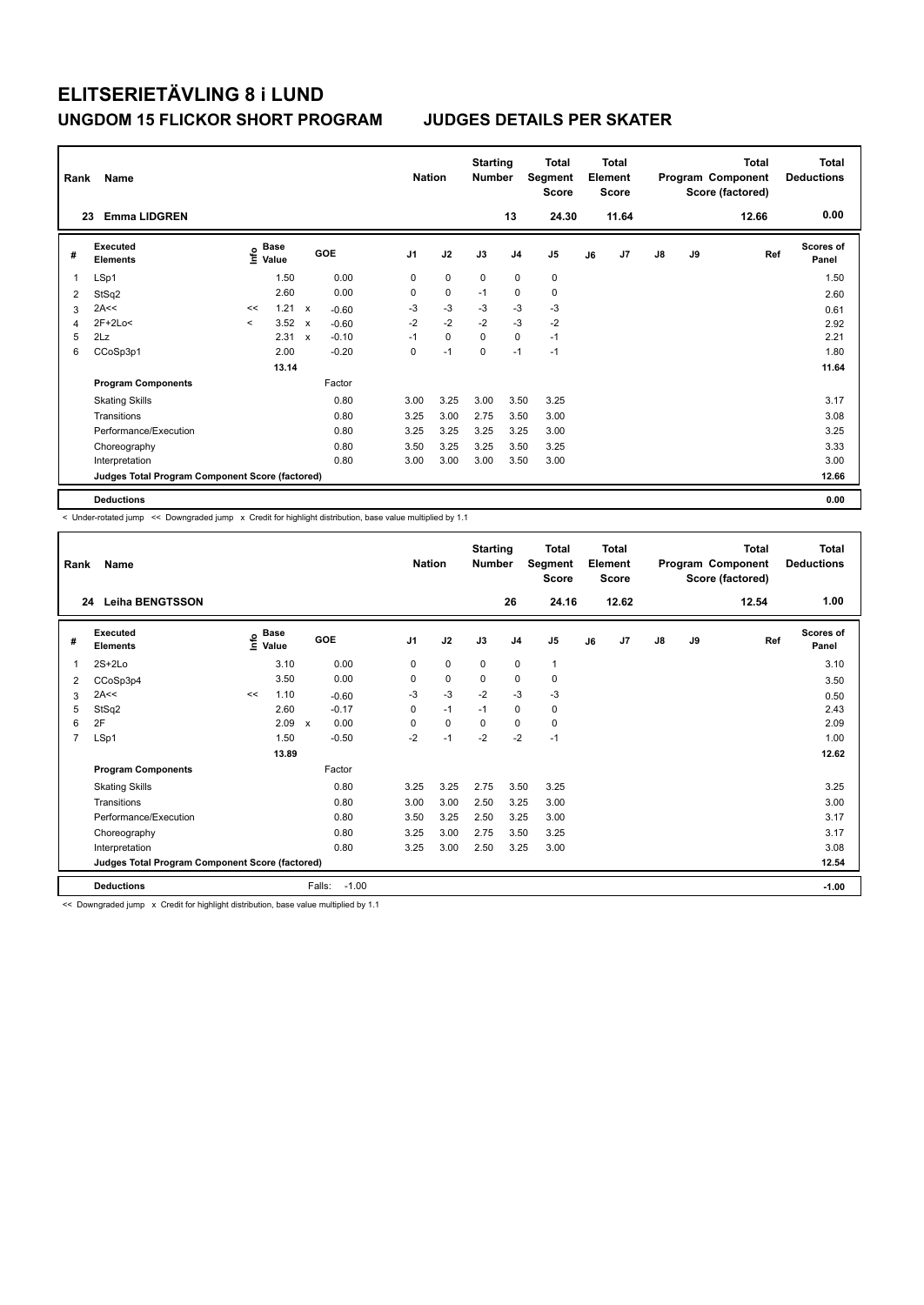| Rank | Name                                            |    | <b>Nation</b>             | <b>Starting</b><br><b>Number</b> |            | Total<br>Segment<br><b>Score</b> | <b>Total</b><br>Element<br><b>Score</b> |             |                |             | <b>Total</b><br>Program Component<br>Score (factored) | Total<br><b>Deductions</b> |               |    |       |                           |
|------|-------------------------------------------------|----|---------------------------|----------------------------------|------------|----------------------------------|-----------------------------------------|-------------|----------------|-------------|-------------------------------------------------------|----------------------------|---------------|----|-------|---------------------------|
|      | <b>Felicia NILSSON</b><br>25                    |    |                           |                                  |            |                                  |                                         |             | 21             | 24.08       |                                                       | 11.74                      |               |    | 12.34 | 0.00                      |
| #    | <b>Executed</b><br><b>Elements</b>              |    | Base<br>e Base<br>⊆ Value |                                  | <b>GOE</b> | J <sub>1</sub>                   | J2                                      | J3          | J <sub>4</sub> | J5          | J6                                                    | J7                         | $\mathsf{J}8$ | J9 | Ref   | <b>Scores of</b><br>Panel |
| 1    | $2Lz + 2T$                                      |    | 3.40                      |                                  | $-0.10$    | $-1$                             | $-1$                                    | $\mathbf 0$ | $\mathbf 0$    | $\pmb{0}$   |                                                       |                            |               |    |       | 3.30                      |
| 2    | 2F                                              |    | 1.90                      |                                  | 0.00       | $-1$                             | 0                                       | $\Omega$    | $\mathbf 0$    | $\mathbf 0$ |                                                       |                            |               |    |       | 1.90                      |
| 3    | LSp3                                            |    | 2.40                      |                                  | 0.00       | 0                                | $\mathbf 0$                             | 0           | $\overline{1}$ | 0           |                                                       |                            |               |    |       | 2.40                      |
| 4    | CCoSp3pB                                        |    | 1.70                      |                                  | $-0.60$    | $-2$                             | $-1$                                    | $-2$        | $-2$           | $-2$        |                                                       |                            |               |    |       | 1.10                      |
| 5    | StSq2                                           |    | 2.60                      |                                  | $-0.17$    | 0                                | $-1$                                    | 0           | $\mathbf 0$    | $-1$        |                                                       |                            |               |    |       | 2.43                      |
| 6    | 2A<<                                            | << | 1.21                      | $\boldsymbol{\mathsf{x}}$        | $-0.60$    | $-3$                             | $-3$                                    | $-3$        | $-3$           | $-3$        |                                                       |                            |               |    |       | 0.61                      |
|      |                                                 |    | 13.21                     |                                  |            |                                  |                                         |             |                |             |                                                       |                            |               |    |       | 11.74                     |
|      | <b>Program Components</b>                       |    |                           |                                  | Factor     |                                  |                                         |             |                |             |                                                       |                            |               |    |       |                           |
|      | <b>Skating Skills</b>                           |    |                           |                                  | 0.80       | 3.00                             | 3.25                                    | 3.25        | 3.50           | 3.25        |                                                       |                            |               |    |       | 3.25                      |
|      | Transitions                                     |    |                           |                                  | 0.80       | 2.75                             | 3.00                                    | 3.00        | 3.25           | 2.75        |                                                       |                            |               |    |       | 2.92                      |
|      | Performance/Execution                           |    |                           |                                  | 0.80       | 3.25                             | 3.25                                    | 3.25        | 3.50           | 3.00        |                                                       |                            |               |    |       | 3.25                      |
|      | Choreography                                    |    |                           |                                  | 0.80       | 3.00                             | 3.00                                    | 3.25        | 3.50           | 2.75        |                                                       |                            |               |    |       | 3.08                      |
|      | Interpretation                                  |    |                           |                                  | 0.80       | 3.00                             | 2.75                                    | 3.00        | 3.25           | 2.75        |                                                       |                            |               |    |       | 2.92                      |
|      | Judges Total Program Component Score (factored) |    |                           |                                  |            |                                  |                                         |             |                |             |                                                       |                            |               |    |       | 12.34                     |
|      | <b>Deductions</b>                               |    |                           |                                  |            |                                  |                                         |             |                |             |                                                       |                            |               |    |       | 0.00                      |

<< Downgraded jump x Credit for highlight distribution, base value multiplied by 1.1

| Rank | Name                                            |      | <b>Nation</b>        | <b>Starting</b><br><b>Number</b> |                | <b>Total</b><br><b>Total</b><br>Element<br>Segment<br>Score<br><b>Score</b> |      |                | Program Component<br>Score (factored) |    | Total | <b>Total</b><br><b>Deductions</b> |    |       |                    |
|------|-------------------------------------------------|------|----------------------|----------------------------------|----------------|-----------------------------------------------------------------------------|------|----------------|---------------------------------------|----|-------|-----------------------------------|----|-------|--------------------|
| 26   | Alma ROSÉN                                      |      |                      |                                  |                |                                                                             |      | 14             | 23.90                                 |    | 11.48 |                                   |    | 12.42 | 0.00               |
| #    | Executed<br><b>Elements</b>                     | ١nfo | <b>Base</b><br>Value | GOE                              | J <sub>1</sub> | J2                                                                          | J3   | J <sub>4</sub> | J5                                    | J6 | J7    | J8                                | J9 | Ref   | Scores of<br>Panel |
| 1    | 2A<<                                            | <<   | 1.10                 | $-0.60$                          | $-3$           | $-3$                                                                        | $-3$ | $-3$           | $-3$                                  |    |       |                                   |    |       | 0.50               |
| 2    | LSp1                                            |      | 1.50                 | $-0.30$                          | $-2$           | $-1$                                                                        | $-1$ | $-1$           | $-1$                                  |    |       |                                   |    |       | 1.20               |
| 3    | 2F                                              |      | 1.90                 | $-0.50$                          | $-2$           | $-2$                                                                        | $-2$ | $-1$           | $-1$                                  |    |       |                                   |    |       | 1.40               |
| 4    | 2Lze+2Lo<                                       | e    | 3.08                 | $-0.90$<br>$\mathsf{x}$          | $-3$           | $-3$                                                                        | $-3$ | $-3$           | $-3$                                  |    |       |                                   |    |       | 2.18               |
| 5    | StSq3                                           |      | 3.30                 | 0.00                             | 0              | $-1$                                                                        | 0    | 0              | 0                                     |    |       |                                   |    |       | 3.30               |
| 6    | CCoSp3p3                                        |      | 3.00                 | $-0.10$                          | 0              | 0                                                                           | 0    | $-1$           | $-1$                                  |    |       |                                   |    |       | 2.90               |
|      |                                                 |      | 13.88                |                                  |                |                                                                             |      |                |                                       |    |       |                                   |    |       | 11.48              |
|      | <b>Program Components</b>                       |      |                      | Factor                           |                |                                                                             |      |                |                                       |    |       |                                   |    |       |                    |
|      | <b>Skating Skills</b>                           |      |                      | 0.80                             | 3.25           | 3.00                                                                        | 3.25 | 3.50           | 3.25                                  |    |       |                                   |    |       | 3.25               |
|      | Transitions                                     |      |                      | 0.80                             | 3.00           | 2.75                                                                        | 2.50 | 3.25           | 3.25                                  |    |       |                                   |    |       | 3.00               |
|      | Performance/Execution                           |      |                      | 0.80                             | 3.25           | 3.25                                                                        | 2.75 | 3.25           | 3.00                                  |    |       |                                   |    |       | 3.17               |
|      | Choreography                                    |      |                      | 0.80                             | 3.50           | 3.00                                                                        | 3.00 | 3.50           | 3.00                                  |    |       |                                   |    |       | 3.17               |
|      | Interpretation                                  |      |                      | 0.80                             | 3.00           | 2.75                                                                        | 2.75 | 3.25           | 3.00                                  |    |       |                                   |    |       | 2.92               |
|      | Judges Total Program Component Score (factored) |      |                      |                                  |                |                                                                             |      |                |                                       |    |       |                                   |    |       | 12.42              |
|      | <b>Deductions</b>                               |      |                      |                                  |                |                                                                             |      |                |                                       |    |       |                                   |    |       | 0.00               |

< Under-rotated jump << Downgraded jump x Credit for highlight distribution, base value multiplied by 1.1 e Wrong edge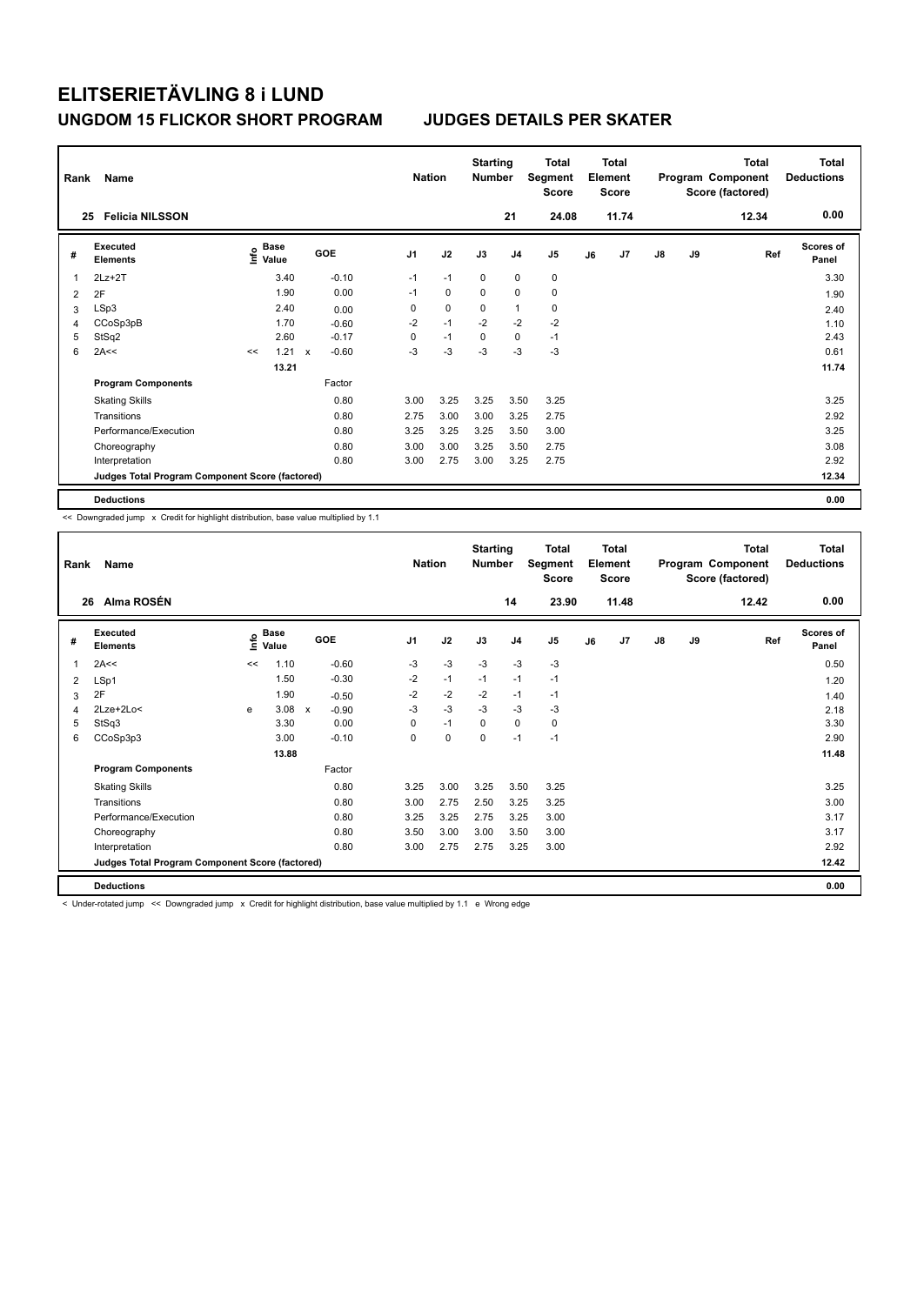| Rank | Name                                            | <b>Nation</b> |                      | <b>Starting</b><br><b>Total</b><br>Segment<br><b>Number</b><br><b>Score</b> |         | <b>Total</b><br>Element<br><b>Score</b> |             |      |                | <b>Total</b><br>Program Component<br>Score (factored) | <b>Total</b><br><b>Deductions</b> |       |               |    |       |                    |
|------|-------------------------------------------------|---------------|----------------------|-----------------------------------------------------------------------------|---------|-----------------------------------------|-------------|------|----------------|-------------------------------------------------------|-----------------------------------|-------|---------------|----|-------|--------------------|
| 27   | <b>Miranda ANDERSSON</b>                        |               |                      |                                                                             |         |                                         |             |      | 9              | 22.99                                                 |                                   | 11.11 |               |    | 12.88 | 1.00               |
| #    | Executed<br><b>Elements</b>                     | ١nf٥          | <b>Base</b><br>Value | GOE                                                                         |         | J <sub>1</sub>                          | J2          | J3   | J <sub>4</sub> | J <sub>5</sub>                                        | J6                                | J7    | $\mathsf{J}8$ | J9 | Ref   | Scores of<br>Panel |
| 1    | 2A<<                                            | <<            | 1.10                 |                                                                             | $-0.60$ | $-3$                                    | $-3$        | $-3$ | $-3$           | $-3$                                                  |                                   |       |               |    |       | 0.50               |
| 2    | $2Fe+2T$                                        | e             | 2.70                 |                                                                             | $-0.90$ | -3                                      | $-2$        | $-3$ | $-3$           | $-3$                                                  |                                   |       |               |    |       | 1.80               |
| 3    | LSp2                                            |               | 1.90                 |                                                                             | 0.00    | 0                                       | $-1$        | 1    | 0              | 0                                                     |                                   |       |               |    |       | 1.90               |
| 4    | StSq2                                           |               | 2.60                 |                                                                             | 0.17    | 1                                       | $\mathbf 0$ |      | $\Omega$       | $\mathbf 0$                                           |                                   |       |               |    |       | 2.77               |
| 5    | CCoSp3p4                                        |               | 3.50                 |                                                                             | 0.00    | 0                                       | $-1$        | 0    | $\mathbf{1}$   | 0                                                     |                                   |       |               |    |       | 3.50               |
| 6    | 2Lze<                                           | e             | 1.54                 | $\boldsymbol{\mathsf{x}}$                                                   | $-0.90$ | $-3$                                    | $-3$        | $-3$ | $-3$           | $-3$                                                  |                                   |       |               |    |       | 0.64               |
|      |                                                 |               | 13.34                |                                                                             |         |                                         |             |      |                |                                                       |                                   |       |               |    |       | 11.11              |
|      | <b>Program Components</b>                       |               |                      |                                                                             | Factor  |                                         |             |      |                |                                                       |                                   |       |               |    |       |                    |
|      | <b>Skating Skills</b>                           |               |                      |                                                                             | 0.80    | 3.50                                    | 3.00        | 3.75 | 3.50           | 3.25                                                  |                                   |       |               |    |       | 3.42               |
|      | Transitions                                     |               |                      |                                                                             | 0.80    | 3.00                                    | 2.75        | 3.50 | 3.25           | 2.50                                                  |                                   |       |               |    |       | 3.00               |
|      | Performance/Execution                           |               |                      |                                                                             | 0.80    | 3.25                                    | 3.00        | 3.75 | 3.50           | 2.75                                                  |                                   |       |               |    |       | 3.25               |
|      | Choreography                                    |               |                      |                                                                             | 0.80    | 3.50                                    | 2.75        | 3.75 | 3.50           | 2.75                                                  |                                   |       |               |    |       | 3.25               |
|      | Interpretation                                  |               |                      |                                                                             | 0.80    | 3.50                                    | 2.75        | 4.00 | 3.25           | 2.75                                                  |                                   |       |               |    |       | 3.17               |
|      | Judges Total Program Component Score (factored) |               |                      |                                                                             |         |                                         |             |      |                |                                                       |                                   |       |               |    |       | 12.88              |
|      | <b>Deductions</b>                               |               |                      | Falls:                                                                      | $-1.00$ |                                         |             |      |                |                                                       |                                   |       |               |    |       | $-1.00$            |

< Under-rotated jump << Downgraded jump x Credit for highlight distribution, base value multiplied by 1.1 e Wrong edge

| Rank<br>28 | Name<br>Elina EKLÖF                             |      | <b>Nation</b>        | <b>Starting</b><br><b>Number</b> | <b>Total</b><br>Segment<br><b>Score</b><br>12<br>22.91 |             | Total<br>Element<br><b>Score</b><br>11.51 |                |      |    | <b>Total</b><br>Program Component<br>Score (factored)<br>12.40 | <b>Total</b><br><b>Deductions</b><br>1.00 |    |     |                           |
|------------|-------------------------------------------------|------|----------------------|----------------------------------|--------------------------------------------------------|-------------|-------------------------------------------|----------------|------|----|----------------------------------------------------------------|-------------------------------------------|----|-----|---------------------------|
|            |                                                 |      |                      |                                  |                                                        |             |                                           |                |      |    |                                                                |                                           |    |     |                           |
| #          | Executed<br><b>Elements</b>                     | ١nfo | <b>Base</b><br>Value | <b>GOE</b>                       | J <sub>1</sub>                                         | J2          | J3                                        | J <sub>4</sub> | J5   | J6 | J7                                                             | $\mathsf{J}8$                             | J9 | Ref | <b>Scores of</b><br>Panel |
| 1          | 2Lo                                             |      | 1.80                 | 0.00                             | 0                                                      | 0           | 0                                         | $-1$           | 0    |    |                                                                |                                           |    |     | 1.80                      |
| 2          | CCoSp3p4                                        |      | 3.50                 | $-0.30$                          | $-1$                                                   | $-2$        | $\Omega$                                  | $-2$           | 0    |    |                                                                |                                           |    |     | 3.20                      |
| 3          | StSq2                                           |      | 2.60                 | 0.00                             | 0                                                      | $\mathbf 0$ | 1                                         | 0              | 0    |    |                                                                |                                           |    |     | 2.60                      |
| 4          | $2F+2T<<$                                       | <<   | 2.53                 | $\mathsf{x}$<br>$-0.90$          | $-3$                                                   | $-3$        | $-3$                                      | $-3$           | $-3$ |    |                                                                |                                           |    |     | 1.63                      |
| 5          | 2A<<                                            | <<   | 1.21                 | $-0.60$<br>$\mathsf{x}$          | $-3$                                                   | $-3$        | $-3$                                      | $-3$           | $-3$ |    |                                                                |                                           |    |     | 0.61                      |
| 6          | LSp1                                            |      | 1.50                 | 0.17                             | 1                                                      | $-1$        | 1                                         | $\mathbf 0$    | 0    |    |                                                                |                                           |    |     | 1.67                      |
|            |                                                 |      | 13.14                |                                  |                                                        |             |                                           |                |      |    |                                                                |                                           |    |     | 11.51                     |
|            | <b>Program Components</b>                       |      |                      | Factor                           |                                                        |             |                                           |                |      |    |                                                                |                                           |    |     |                           |
|            | <b>Skating Skills</b>                           |      |                      | 0.80                             | 3.25                                                   | 3.25        | 4.00                                      | 3.50           | 3.00 |    |                                                                |                                           |    |     | 3.33                      |
|            | Transitions                                     |      |                      | 0.80                             | 3.00                                                   | 2.75        | 3.25                                      | 3.00           | 2.50 |    |                                                                |                                           |    |     | 2.92                      |
|            | Performance/Execution                           |      |                      | 0.80                             | 3.25                                                   | 3.25        | 3.50                                      | 3.00           | 3.00 |    |                                                                |                                           |    |     | 3.17                      |
|            | Choreography                                    |      |                      | 0.80                             | 3.25                                                   | 2.75        | 3.75                                      | 3.25           | 2.50 |    |                                                                |                                           |    |     | 3.08                      |
|            | Interpretation                                  |      |                      | 0.80                             | 3.00                                                   | 3.00        | 3.50                                      | 3.00           | 2.50 |    |                                                                |                                           |    |     | 3.00                      |
|            | Judges Total Program Component Score (factored) |      |                      |                                  |                                                        |             |                                           |                |      |    |                                                                |                                           |    |     | 12.40                     |
|            | <b>Deductions</b>                               |      |                      | $-1.00$<br>Falls:                |                                                        |             |                                           |                |      |    |                                                                |                                           |    |     | $-1.00$                   |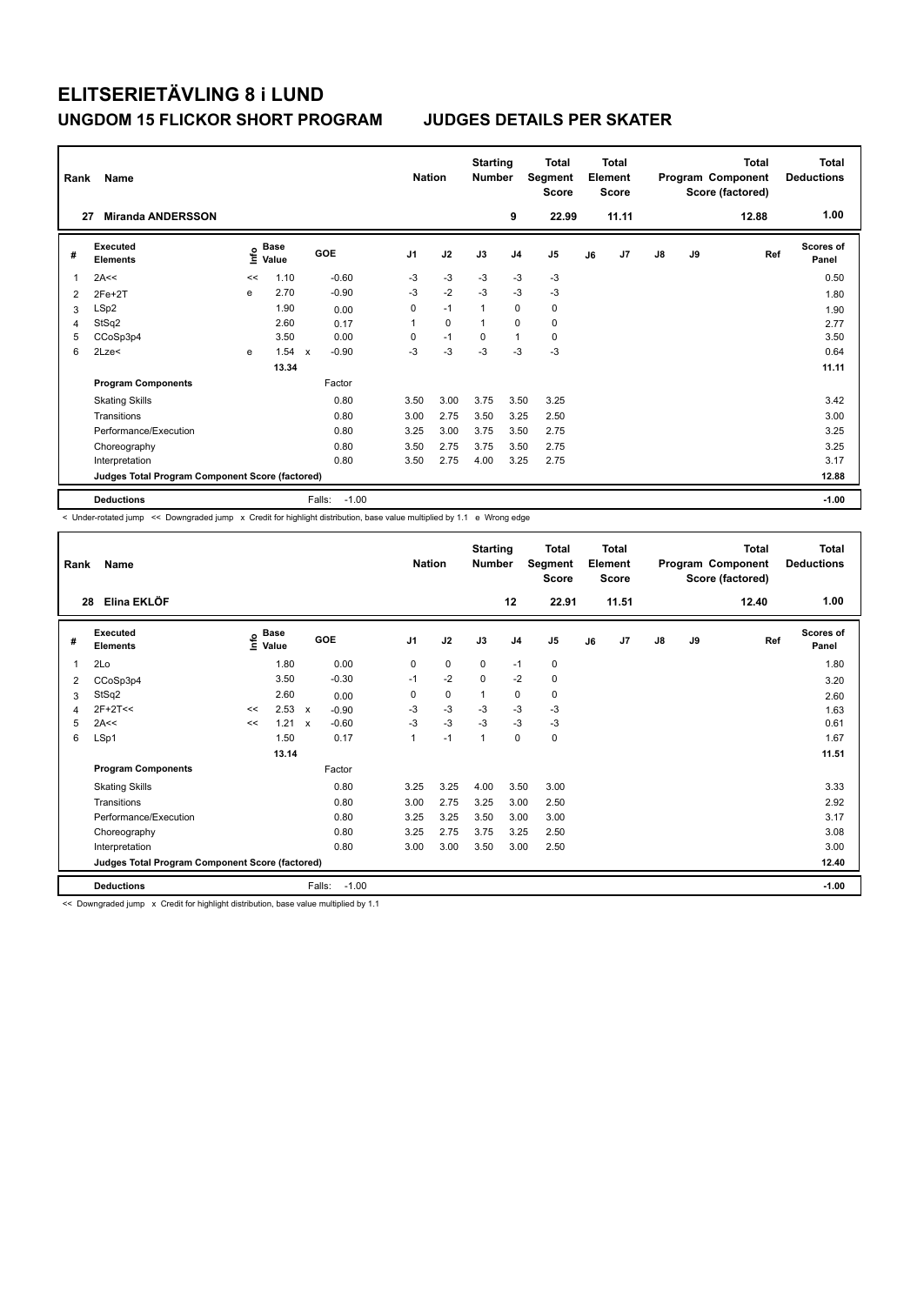| Rank<br>29 | Name<br>Elizabeth INERSJÖ                       |         | <b>Nation</b>        | <b>Starting</b><br><b>Number</b> | 8              | <b>Total</b><br>Segment<br><b>Score</b><br>22.28 |              | <b>Total</b><br>Element<br><b>Score</b><br>11.68 |                |    | <b>Total</b><br>Program Component<br>Score (factored)<br>11.60 | Total<br><b>Deductions</b><br>1.00 |    |     |                    |
|------------|-------------------------------------------------|---------|----------------------|----------------------------------|----------------|--------------------------------------------------|--------------|--------------------------------------------------|----------------|----|----------------------------------------------------------------|------------------------------------|----|-----|--------------------|
| #          | Executed<br><b>Elements</b>                     | ١nfo    | <b>Base</b><br>Value | GOE                              | J <sub>1</sub> | J2                                               | J3           | J <sub>4</sub>                                   | J <sub>5</sub> | J6 | J <sub>7</sub>                                                 | $\mathsf{J}8$                      | J9 | Ref | Scores of<br>Panel |
| 1          | $2F+2T$                                         |         | 3.20                 | 0.20                             | 0              | $\pmb{0}$                                        | $\mathbf{1}$ | $\mathbf{1}$                                     | $\mathbf{1}$   |    |                                                                |                                    |    |     | 3.40               |
| 2          | 2A<                                             | $\prec$ | 2.30                 | $-1.50$                          | $-3$           | $-3$                                             | $-3$         | $-3$                                             | $-3$           |    |                                                                |                                    |    |     | 0.80               |
| 3          | LSp1                                            |         | 1.50                 | $-0.30$                          | $-2$           | $-1$                                             | $-1$         | $\mathbf 0$                                      | $-1$           |    |                                                                |                                    |    |     | 1.20               |
| 4          | StSq2                                           |         | 2.60                 | $-0.17$                          | $-1$           | $\mathbf 0$                                      | $\Omega$     | $\mathbf{1}$                                     | $-1$           |    |                                                                |                                    |    |     | 2.43               |
| 5          | 2Lze                                            | e       | 1.65                 | $-0.80$<br>$\mathsf{x}$          | $-3$           | $-2$                                             | $-1$         | $-3$                                             | $-3$           |    |                                                                |                                    |    |     | 0.85               |
| 6          | CCoSp3p3                                        |         | 3.00                 | 0.00                             | 0              | $-1$                                             | 0            | $\mathbf 0$                                      | $\mathbf 0$    |    |                                                                |                                    |    |     | 3.00               |
|            |                                                 |         | 14.25                |                                  |                |                                                  |              |                                                  |                |    |                                                                |                                    |    |     | 11.68              |
|            | <b>Program Components</b>                       |         |                      | Factor                           |                |                                                  |              |                                                  |                |    |                                                                |                                    |    |     |                    |
|            | <b>Skating Skills</b>                           |         |                      | 0.80                             | 3.00           | 3.00                                             | 3.25         | 3.50                                             | 2.75           |    |                                                                |                                    |    |     | 3.08               |
|            | Transitions                                     |         |                      | 0.80                             | 3.00           | 2.50                                             | 3.00         | 3.00                                             | 2.50           |    |                                                                |                                    |    |     | 2.83               |
|            | Performance/Execution                           |         |                      | 0.80                             | 3.25           | 2.75                                             | 3.00         | 3.25                                             | 2.50           |    |                                                                |                                    |    |     | 3.00               |
|            | Choreography                                    |         |                      | 0.80                             | 3.00           | 2.75                                             | 3.00         | 3.50                                             | 2.75           |    |                                                                |                                    |    |     | 2.92               |
|            | Interpretation                                  |         |                      | 0.80                             | 2.75           | 2.50                                             | 2.75         | 3.25                                             | 2.50           |    |                                                                |                                    |    |     | 2.67               |
|            | Judges Total Program Component Score (factored) |         |                      |                                  |                |                                                  |              |                                                  |                |    |                                                                |                                    |    |     | 11.60              |
|            | <b>Deductions</b>                               |         |                      | $-1.00$<br>Falls:                |                |                                                  |              |                                                  |                |    |                                                                |                                    |    |     | $-1.00$            |

< Under-rotated jump x Credit for highlight distribution, base value multiplied by 1.1 e Wrong edge

| Rank | Name                                            | <b>Nation</b> |                      | <b>Starting</b><br><b>Number</b> |         | Total<br><b>Total</b><br>Element<br>Segment<br><b>Score</b><br><b>Score</b> |      |          | <b>Total</b><br>Program Component<br>Score (factored) |                |    | <b>Total</b><br><b>Deductions</b> |               |    |       |                    |
|------|-------------------------------------------------|---------------|----------------------|----------------------------------|---------|-----------------------------------------------------------------------------|------|----------|-------------------------------------------------------|----------------|----|-----------------------------------|---------------|----|-------|--------------------|
| 30   | Magda HÅKANSSON-JEMT                            |               |                      |                                  |         |                                                                             |      |          | 20                                                    | 21.36          |    | 9.58                              |               |    | 11.78 | 0.00               |
| #    | Executed<br><b>Elements</b>                     | ۴             | <b>Base</b><br>Value | <b>GOE</b>                       |         | J <sub>1</sub>                                                              | J2   | J3       | J <sub>4</sub>                                        | J <sub>5</sub> | J6 | J7                                | $\mathsf{J}8$ | J9 | Ref   | Scores of<br>Panel |
| 1    | $2F+1Lo*$                                       | $\star$       | 1.90                 |                                  | $-0.90$ | $-3$                                                                        | $-3$ | $-3$     | $-3$                                                  | $-3$           |    |                                   |               |    |       | 1.00               |
| 2    | 2A<<                                            | <<            | 1.10                 |                                  | $-0.60$ | $-3$                                                                        | $-3$ | $-2$     | $-3$                                                  | $-3$           |    |                                   |               |    |       | 0.50               |
| 3    | LSp1                                            |               | 1.50                 |                                  | $-0.10$ | 0                                                                           | $-1$ | $-1$     | 0                                                     | 0              |    |                                   |               |    |       | 1.40               |
| 4    | StSq2                                           |               | 2.60                 |                                  | $-0.33$ | 0                                                                           | $-1$ | $-1$     | $\mathbf 0$                                           | $-1$           |    |                                   |               |    |       | 2.27               |
| 5    | 2Lz                                             |               | 2.31                 | $\boldsymbol{\mathsf{x}}$        | $-0.20$ | $-1$                                                                        | $-1$ | $\Omega$ | $-1$                                                  | 0              |    |                                   |               |    |       | 2.11               |
| 6    | CCoSp3p2                                        |               | 2.50                 |                                  | $-0.20$ | 0                                                                           | $-1$ | 0        | $-1$                                                  | $-1$           |    |                                   |               |    |       | 2.30               |
|      |                                                 |               | 11.91                |                                  |         |                                                                             |      |          |                                                       |                |    |                                   |               |    |       | 9.58               |
|      | <b>Program Components</b>                       |               |                      |                                  | Factor  |                                                                             |      |          |                                                       |                |    |                                   |               |    |       |                    |
|      | <b>Skating Skills</b>                           |               |                      |                                  | 0.80    | 3.00                                                                        | 3.00 | 2.50     | 3.50                                                  | 3.25           |    |                                   |               |    |       | 3.08               |
|      | Transitions                                     |               |                      |                                  | 0.80    | 3.00                                                                        | 2.75 | 2.75     | 3.25                                                  | 2.50           |    |                                   |               |    |       | 2.83               |
|      | Performance/Execution                           |               |                      |                                  | 0.80    | 3.25                                                                        | 2.75 | 3.00     | 3.25                                                  | 2.75           |    |                                   |               |    |       | 3.00               |
|      | Choreography                                    |               |                      |                                  | 0.80    | 3.25                                                                        | 3.00 | 2.75     | 3.50                                                  | 2.75           |    |                                   |               |    |       | 3.00               |
|      | Interpretation                                  |               |                      |                                  | 0.80    | 3.00                                                                        | 2.75 | 2.50     | 3.25                                                  | 2.75           |    |                                   |               |    |       | 2.83               |
|      | Judges Total Program Component Score (factored) |               |                      |                                  |         |                                                                             |      |          |                                                       |                |    |                                   |               |    |       | 11.78              |
|      | <b>Deductions</b>                               |               |                      |                                  |         |                                                                             |      |          |                                                       |                |    |                                   |               |    |       | 0.00               |